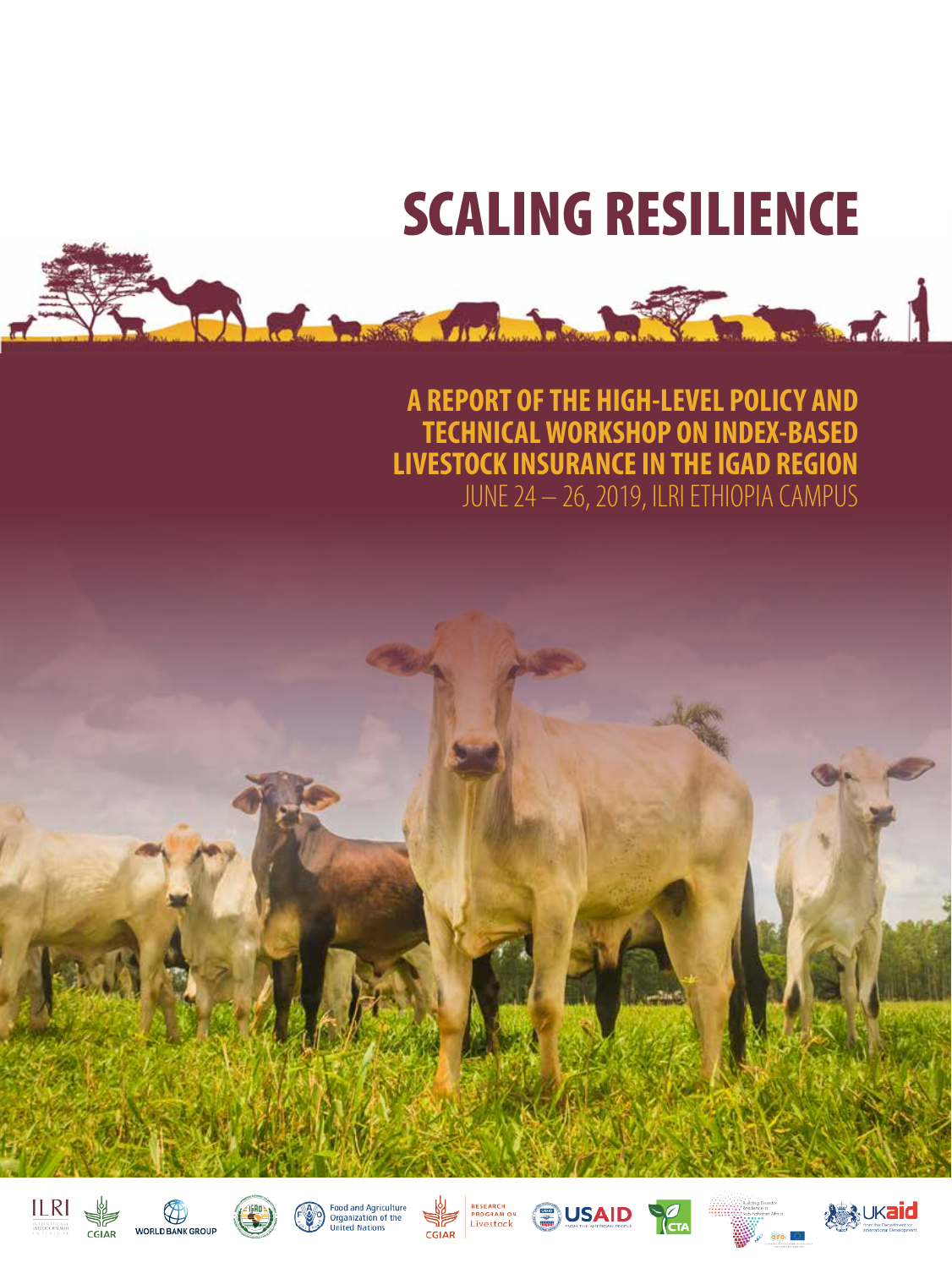# Table of Contents

| <b>ACKNOWLEDGEMENTS</b><br>3                                                                                                     |    |  |
|----------------------------------------------------------------------------------------------------------------------------------|----|--|
| <b>ABOUT THE WORKSHOP</b>                                                                                                        | 4  |  |
| Workshop Website                                                                                                                 | 4  |  |
| <b>EXECUTIVE SUMMARY</b>                                                                                                         | 5  |  |
| <b>BACKGROUND</b>                                                                                                                | 7  |  |
| <b>WORKSHOP HIGHLIGHTS</b>                                                                                                       | 9  |  |
| DAY 1: 24 June 2019 - High-Level Ministerial Policy Roundtable                                                                   | 9  |  |
| <b>Welcome Remarks</b>                                                                                                           | 9  |  |
| Opening Address by Ethiopia's State Minister for Livestock and Fisheries                                                         | 10 |  |
| Lightning Talks: Impact of Drought on Livestock in IGAD Countries and Global Trends for Managing Disasters 11                    |    |  |
| Ministerial Policy Roundtable: Towards a Climate-Resilient IGAD Region: Policy and Planning to Minimize<br>the Costs of Droughts | 12 |  |
| Lightning Talk: Index-Based Livestock Insurance and Disaster-Risk Management - Tracing East Africa's Journey                     | 13 |  |
| Panel: Making Livestock Insurance Work for the Pastoral Economy                                                                  | 14 |  |
| DAY 2: 25 June 2019 - Technical Workshop                                                                                         | 15 |  |
| Experiences in Addressing Drought Shocks to the Livestock Sector                                                                 | 16 |  |
| Towards a Regional Livestock Insurance Initiative                                                                                | 16 |  |
| DAY 3: 26 June 2019 - Technical Workshop                                                                                         | 17 |  |
| Outcomes from the Workshop Sessions                                                                                              | 17 |  |
| Country Views on Implementing Index-based Livestock Insurance                                                                    | 19 |  |
| KEY RECOMMENDATIONS IN DESIGNING AND ACTUALIZING A REGIONAL INSURANCE PROGRAM                                                    | 20 |  |
| <b>WAY FORWARD</b>                                                                                                               | 21 |  |
| <b>ANNEXES</b>                                                                                                                   | 22 |  |
| <b>ANNEX 1 - Workshop Program</b>                                                                                                | 22 |  |
| <b>ANNEX 2 - Participants</b>                                                                                                    | 25 |  |
| <b>ANNEX 3</b> - Speakers and Facilitators                                                                                       | 27 |  |
| <b>ANNEX 4 - Organizing Committee</b>                                                                                            | 28 |  |

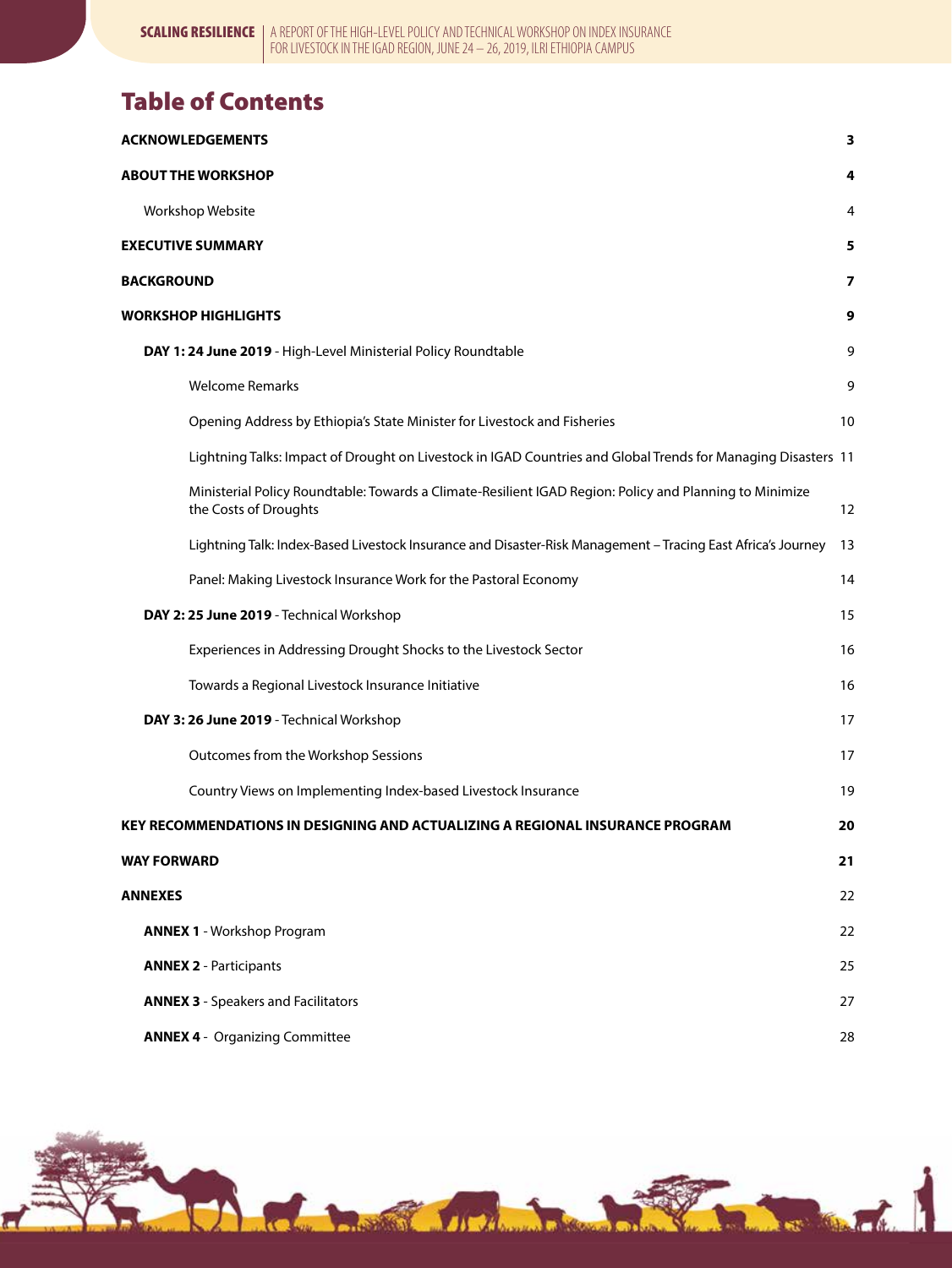# ACKNOWLEDGEMENTS

The organizers of the High-Level Ministerial Policy Roundtable and Technical Workshop thank all delegates. Special thanks to the host government of Ethiopia and all representatives of governments from Djibouti, Eritrea, Ethiopia, Kenya, Somalia, South Sudan and Uganda, partners and funders.

The International Livestock Research Institute (ILRI) would also like to extend special appreciation to the host Government of Ethiopia and all our distinguished speakers and session facilitators (see Annex 3) whose in-depth experience and expert presentations sparked constructive and open dialogue throughout the three-day workshop.

Finally, the organizers wish to thank the ILRI support staff in Kenya and Ethiopia for the huge effort made in the effective organization of the event.

# Written with contribution by:

Anne Wangalachi Francesco Fava James Sina Yihenew Zewdie Sabdiyo Bashuna

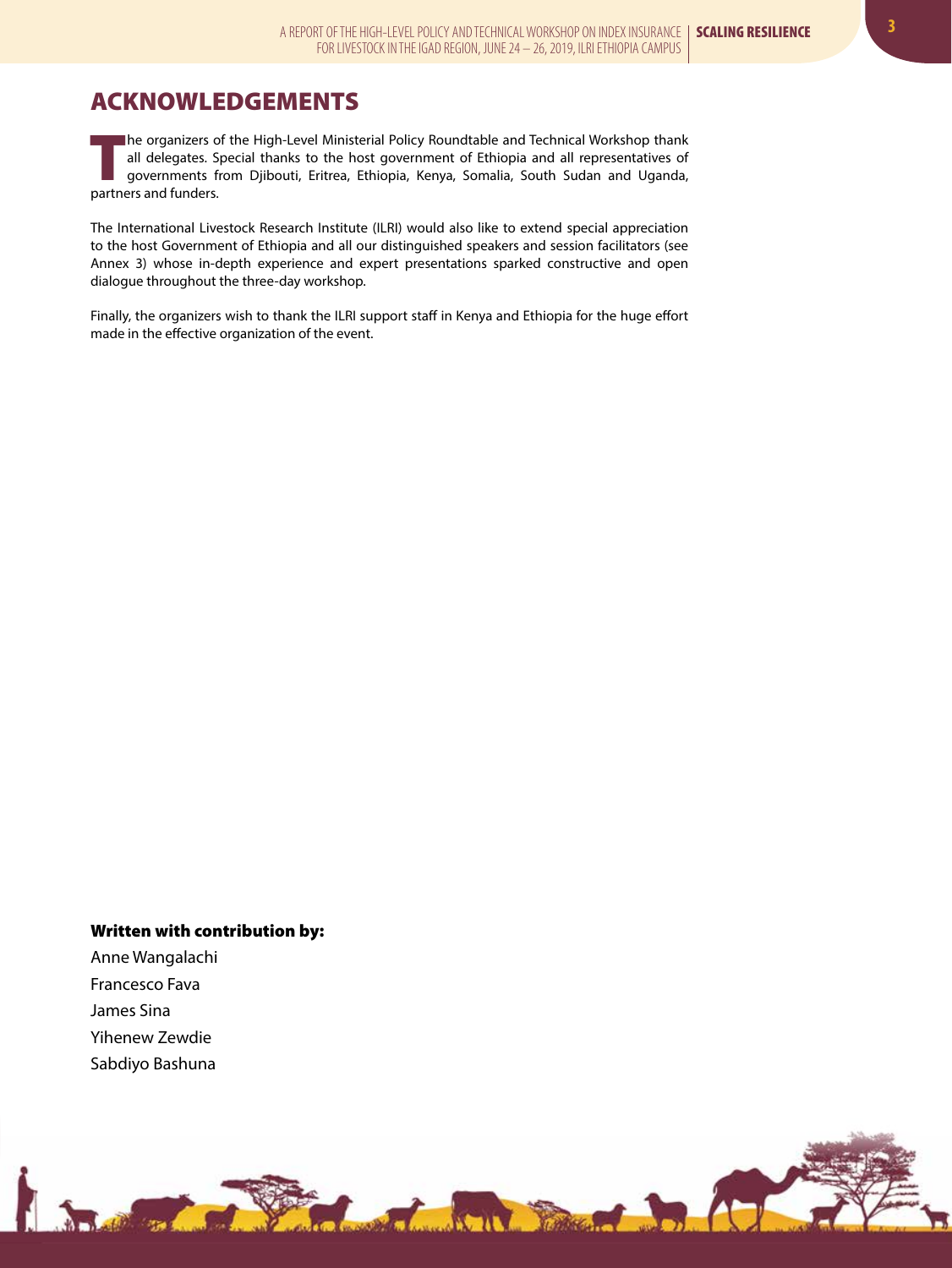# ABOUT THE WORKSHOP

The workshop, held from 24 to 26 June 2019 at the ILRI Campus in Addis Ababa, Ethiopia,<br>was jointly organized by the International Livestock Research Institute (ILRI), the World Bank,<br>the Technical Center for Agricultural was jointly organized by the International Livestock Research Institute (ILRI), the World Bank, the Technical Center for Agricultural and Rural Cooperation (CTA), the Food and Agriculture Organization of the United Nations (FAO), and the Intergovernmental Authority on Development (IGAD).

The three-day workshop comprised of a high-level policy roundtable on the first day, followed by technical workshops on the second and third days.

Two critical presentations set the scene on the first day by highlighting the impact of drought on livestock and global trends in disaster risk mitigation. This was followed by a high-level policy roundtable discussion that focused on current disaster-risk mitigation approaches and related policy dimensions implemented by: Djibouti, Eritrea, Ethiopia, Kenya, Somalia, South Sudan and Uganda. A key highlight of the first day was the unanimous support from ministerial and ministerial-level delegates for the idea of a regional index-based livestock insurance scheme. This scheme will allow countries and actors to optimize economies of scale while leveraging existing synergies in awareness creation, marketing and product development.

On the second and third days, senior government officials responsible for designing and implementing response strategies to climate shocks for increasing resilience shared the progress made by their respective countries in managing impacts of drought on agricultural and livestock resources. Similarly, key private sector actors from the regional insurance and global reinsurance industry shared comprehensive accounts of their experiences and key challenges in the implementation of indexbased livestock insurance as a commercial venture. A key activity of the technical workshop was the drafting of a regional implementation roadmap for creating an effective index-based livestock insurance scheme: tailored to each country's unique context.

This report captures the deliberations during this landmark forum which provided a platform for different actors from political, private sector, donor, pastoralist and research communities to connect on the potential and possibilities around index-based livestock insurance for the greater Horn of Africa.

#### **Workshop Website**

The workshop's detailed agenda, presentations, speakers' biographies, photos and further information are available online at https://livestockinsurance-igad-conference.org

**This report captures the deliberations during this landmark forum which provided a platform for different actors from political, private sector, donor, pastoralist and research communities to connect**

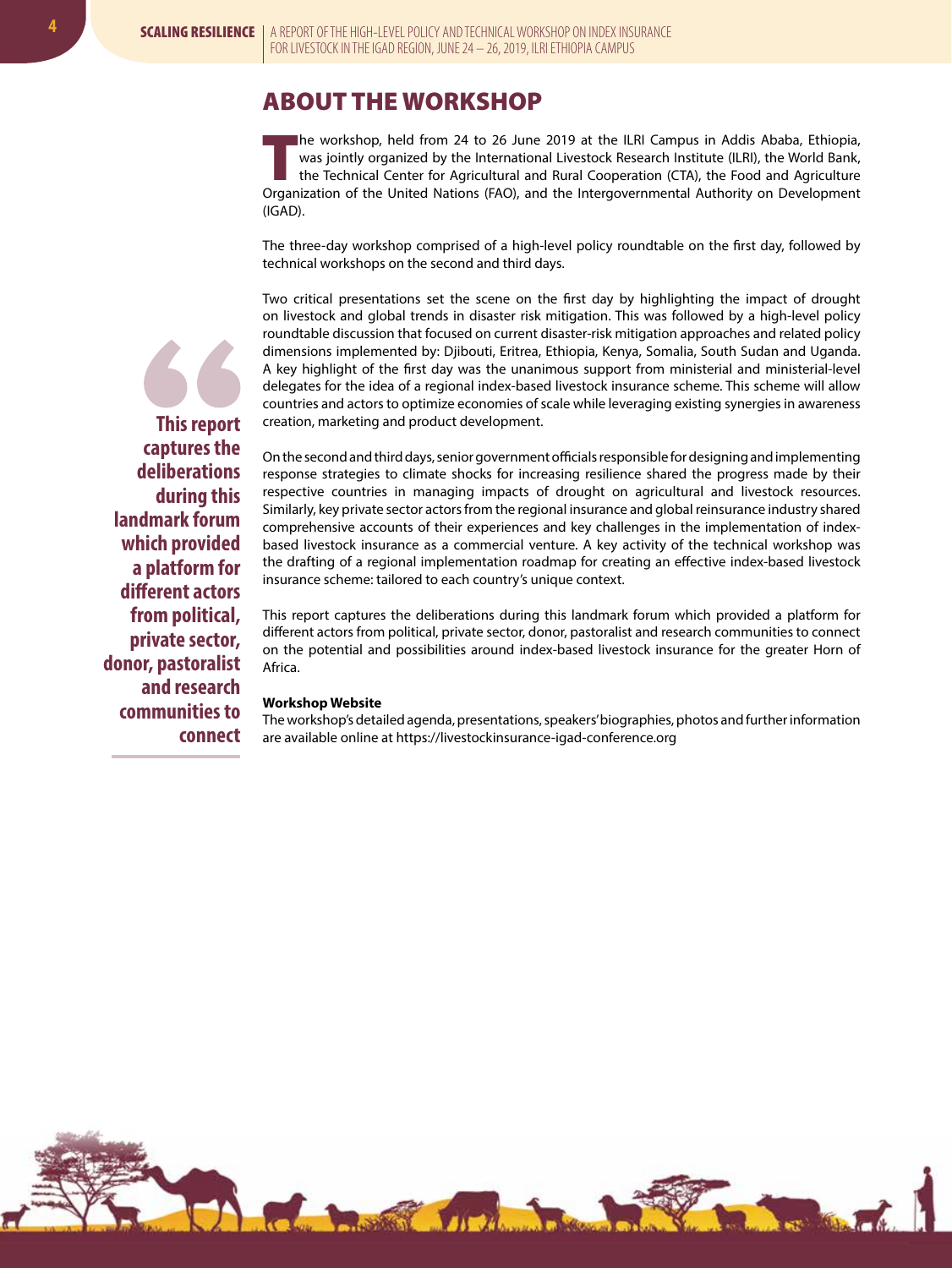# EXECUTIVE SUMMARY

From the livestock sector, a key contributor to the economies of IGAD member<br>states. With increasing frequency, unpredictability and intensity of drought due to the effects<br>of climate change, traditional coping strategies states. With increasing frequency, unpredictability and intensity of drought due to the effects of climate change, traditional coping strategies by pastoralist communities have become less effective. This is compounded by environmental factors and demographic changes. These challenges inspired the introduction of index-based livestock insurance in Kenya and Ethiopia in 2008 by the International Livestock Research Institute (ILRI) with the support of various donors, partners and international university collaborators. This innovative insurance scheme uses a satellite-based indicator of forage availability known as the Normalized Difference Vegetation Index (NDVI) to trigger indemnity pay-outs before droughts become severe for insured pastoralists so as to enable them to buy fodder, feed supplements, water and veterinary medicines to sustain their herds until grazing conditions have improved.

The World Bank, through its Disaster Risk Financing and Insurance Program (DRFIP), helps countries to ensure that their populations are financially protected in the event of a disaster. Through funding and expertise, DRFIP supports countries to develop and implement tailored financial protection strategies that increase the ability of national and local governments, businesses, agricultural producers, and low-income populations to respond more quickly to disasters and gain resilience.

DRFIP is a joint initiative of the World Bank Group's Finance, Competitiveness, and Innovation Global Practice and the Global Facility for Disaster Reduction and Recovery (GFDRR). It was established in 2010 to improve the financial resilience of governments, businesses, and households against natural disasters. The initiative supports governments to implement comprehensive financial protection strategies and brings together sovereign disaster risk financing, agricultural insurance, property catastrophe risk insurance, and scalable social protection programs. Often, it also helps governments to work with the private sector to facilitate public-private partnerships. One such partnership was the technical support for the Kenya Government and other partners to develop the Kenya Livestock Insurance Program (KLIP), which was officially launched in October 2015.

Drawing lessons from these schemes, ILRI, IGAD, the World Bank, CTA, and FAO are now exploring the feasibility of scaling livestock insurance across seven IGAD member states to secure improved livelihoods for more than 22 million pastoralists in the region. This was the agenda of a High-Level Ministerial Policy Roundtable and Technical Workshop on Index-Based Livestock Insurance in the IGAD Region hosted by ILRI in Addis Ababa, Ethiopia from 24-26 June, 2019. The forum brought together more than 80 senior government policymakers, livestock sector and insurance experts, and private sector managers from the seven participating countries: Djibouti, Eritrea, Ethiopia, Kenya, Somalia, South Sudan and Uganda.

The specific aims of the forum were:

To explore challenges of standard relief interventions in protecting pastoralist livelihoods;

 To present the working mechanism of index-based livestock insurance and demonstrate its potential impact as a risk transfer and complementary disaster reduction instrument in the context of arid and semi-arid lands (ASALs) of the IGAD region;

 To share experiences from countries that are implementing agricultural disaster risk finance schemes under Public Private Partnerships (PPPs);

 To highlight institutional roles and responsibilities, including policy and regulatory agencies as well as development partners, in implementing index-based livestock insurance;

**Drawing lessons from these schemes, ILRI, IGAD, the World Bank, CTA, and FAO are now exploring the feasibility of scaling livestock insurance across seven IGAD member states**



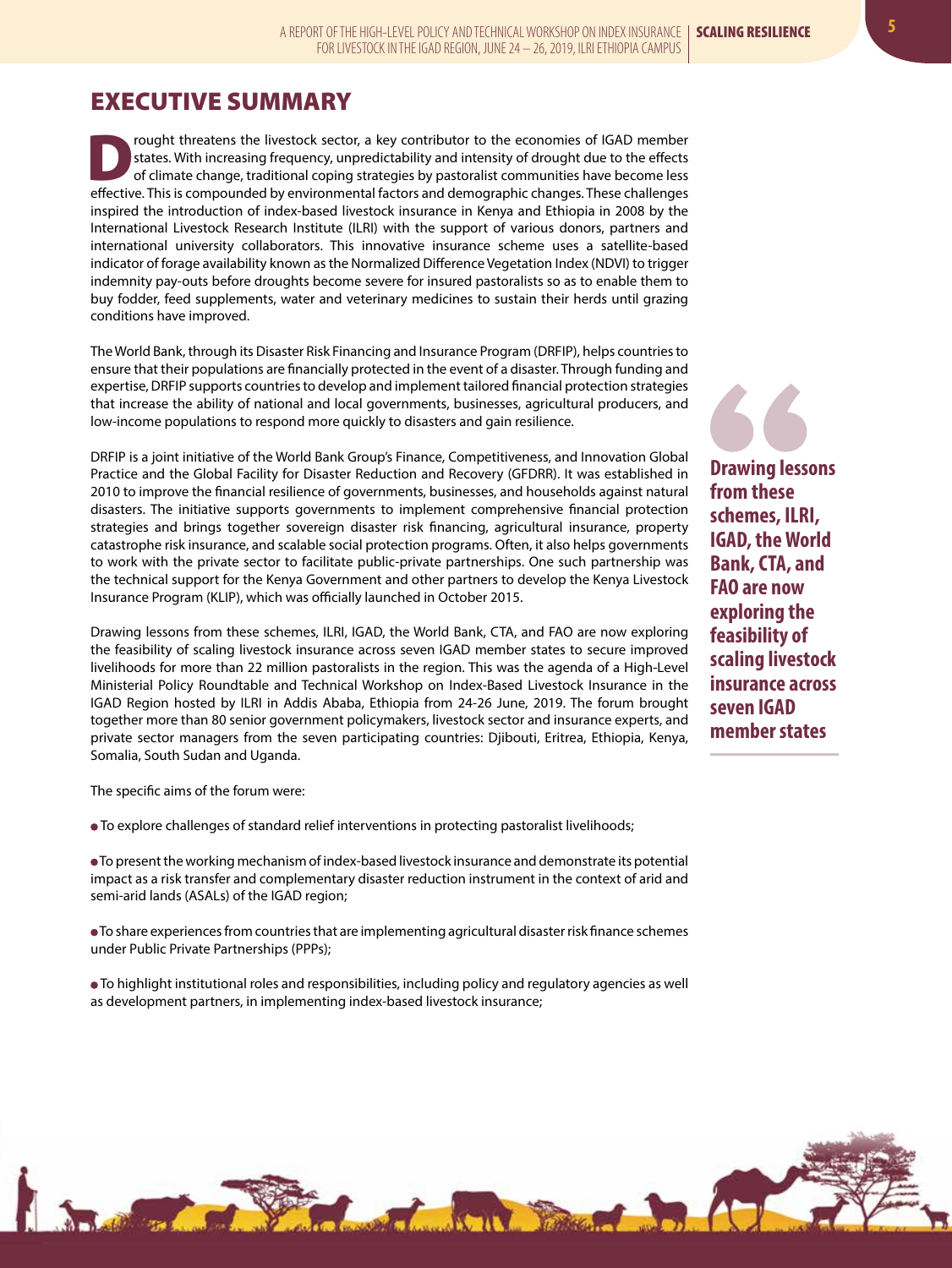To Identify potential areas for regional cooperation, especially in product and service quality and explore the potential for establishing systems for evaluating insurance products offered and their minimum quality standards;

 To develop networks, share information and discuss opportunities for scaling up index-based livestock insurance products in the region, including options for mobilization of the necessary organizational and financial resources.

During the forum in Addis Ababa, the 10-year journey of implementing index-based livestock insurance in Kenya and Ethiopia was reviewed. Delegates discussed the fiscal and social impacts of drought and attendant political instability and insecurity.. They also showcased member states' needs and progress in addressing drought shocks in this sub-sector, and expressed an interest in collaborating in a regional initiative on including index-based livestock insurance schemes within the framework of their respective disaster management strategies. Some of the aspects requiring attention were identified as sustainably managing and scaling up of index-based livestock insurance; given the migratory lifestyle of pastoralists. The forum observed that unlike in other parts of the world, such as the Latin American and Caribbean regions, the livestock sub-sector in the Horn of Africa is not optimised to enhance efficiency and unlock growth. Not only does index-based livestock insurance have the potential to provide market-oriented protection for the sub-sector, but it also provides a safety net for the vulnerable pastoral communities to manage shocks from drought and avert loss of their main productive assets.

The technical workshop, held on the second and third days of the forum, featured discussions on key elements in designing and implementing successful livestock insurance schemes at national and regional levels, with presentations from ILRI and the World Bank, as well as reflections on lessons and challenges from national and international implementation stakeholders.. Providing the private sector perspective were representatives from key players in the global insurance and re-insurance industry. Further, countries had the opportunity to present their experiences in dealing with frequent and severe droughts, and drafting action plans for implementing risk transfer mechanisms including index-based livestock insurance.

An overall road-map towards the implementation of a regional initiative was discussed, drawing from unanimous support by participants in order to enjoy the benefits of a regional implementation approach. These include: maintaining peace during periods of drought by reducing the risk of conflict and spread of diseases; making a business case by providing a large sustainable pool of risks; and sharing infrastructure. Calls were made for tailoring the approach to be in tandem with the stages of development of the livestock insurance industry in individual countries.

IGAD has taken up the responsibility of championing the regional initiative and encouraging dialogue. National governments agreed to refine the developed action plans while reviewing necessary policy and legal frameworks to provide a conducive environment for implementation; supported by the private sector, research institutions and non-governmental organisations.





**An overall roadmap towards the implementation of a regional initiative was discussed, drawing from unanimous support by participants in order to enjoy the benefits of a regional implementation approach**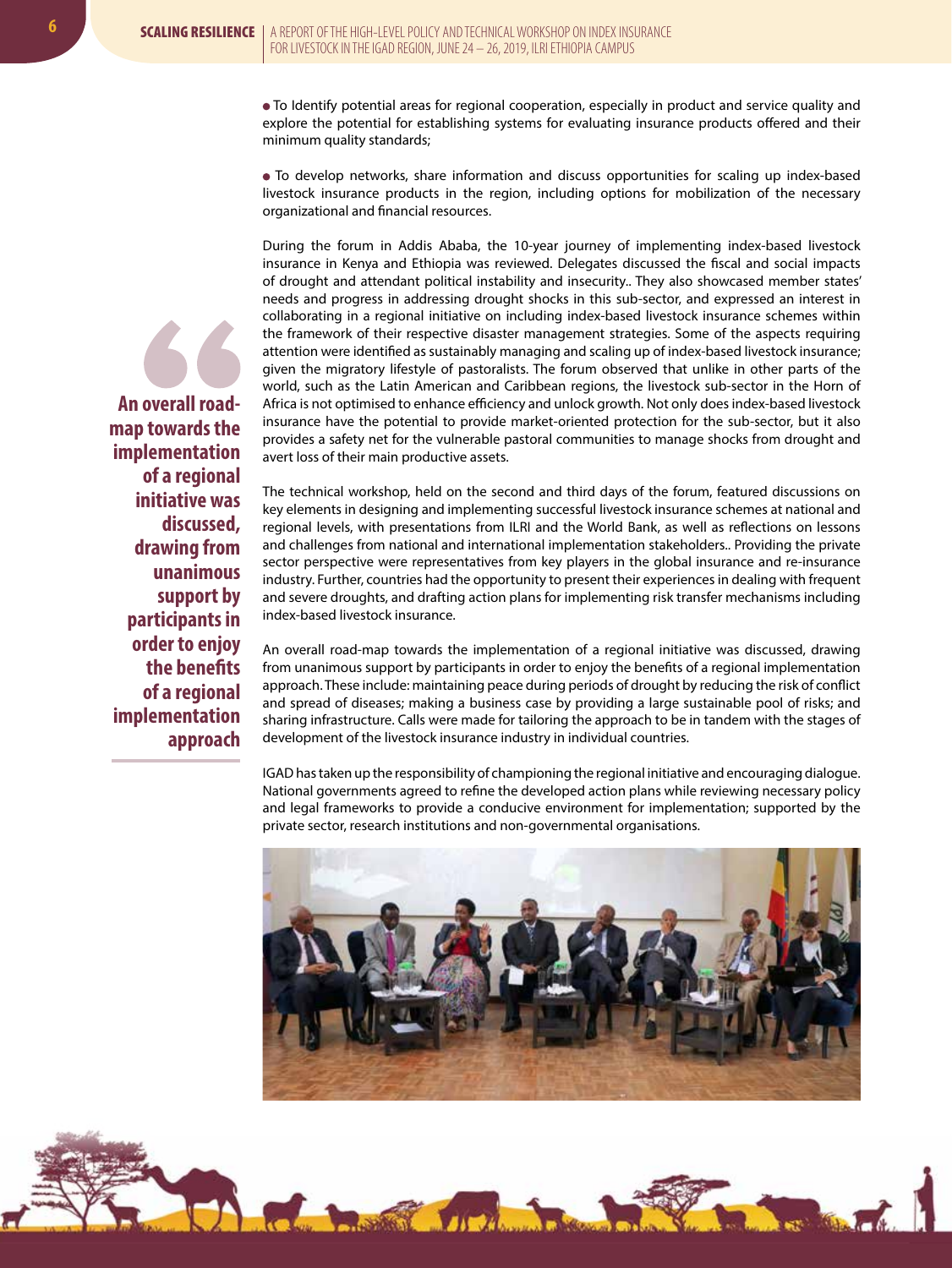A REPORT OF THE HIGH-LEVEL POLICY AND TECHNICAL WORKSHOP ON INDEX INSURANCE | SCALING RESILIENCE FOR LIVESTOCK IN THE IGAD REGION, JUNE 24 – 26, 2019, ILRI ETHIOPIA CAMPUS



# BACKGROUND

The livestock sub-sector plays a critical role in the socio-economic development of the IGAD region. Livestock sustains national economies and livelihoods of pastoralists, besides contributing to social development of many region. Livestock sustains national economies and livelihoods of pastoralists, besides poses a major threat to the livelihoods of pastoralists and the livestock economy in IGAD member countries. It has devastating impacts on livestock and pastoralists who depend on them. Strategies traditionally used by pastoral households to cope are increasingly becoming less effective as the spatial distribution of drought-related shocks progressively widens and extreme events occur more frequently.

The cost of drought intervention is high. Governments in the IGAD region, in close collaboration with a range of development partners, have for decades implemented relief interventions with varying degrees of success. Traditional interventions often failed to protect livelihoods during major drought shocks; in addition, the costs of interventions such as cash and food transfers are often unsustainable and create dependence on the international relief industry to avert large scale famine and destitution.

In 2008, as a strategic response to this threat ILRI with the support of various donors, initiated an innovative index-based livestock insurance scheme to protect pastoralists from the impact of drought. The index-based livestock insurance scheme uses a satellite-based indicator of forage availability known as the Normalized Difference Vegetation Index (NDVI) to trigger indemnity payouts before droughts become severe for insured pastoralists so as to enable them to buy fodder, feed supplements, water and veterinary medicines to sustain their herds until grazing conditions have improved. This insurance product was first commercially offered in Marsabit County (in Northern Kenya) in 2010 by a consortium of partners. In 2012, this insurance product began to scale in Kenya beyond the pilot site in Marsabit into Isiolo and later Wajir. In the same year, the index-based livestock

State Act Company

**Strategies traditionally used by pastoral households to cope are increasingly becoming less effective as the spatial distribution of drought-related shocks progressively widens and extreme events occur more frequently**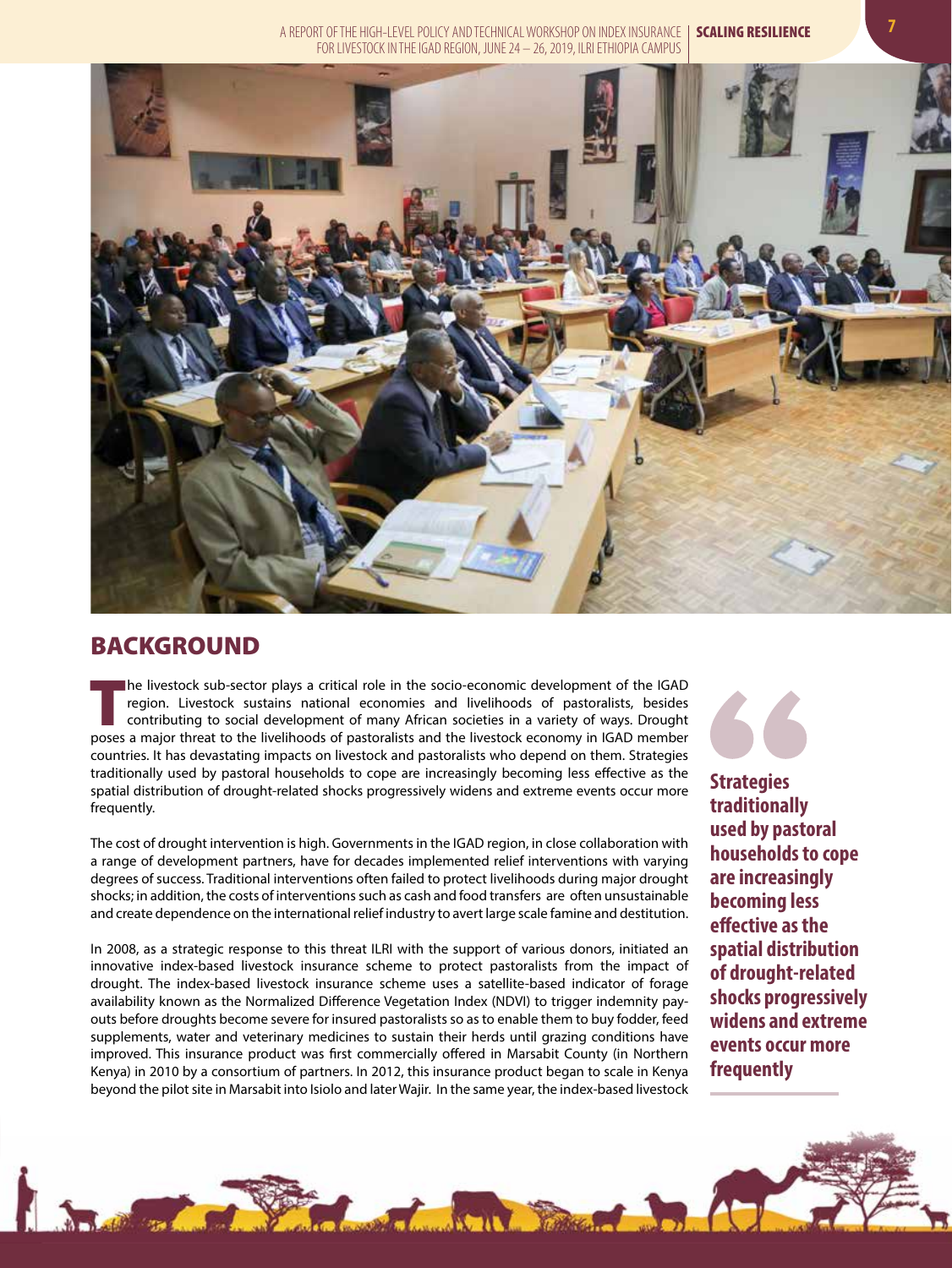insurance scheme was launched in Borana, southern Ethiopia and has been operational in the area since then providing insurance to over 14,000 pastoralists. Since 2015, the insurance scheme has been adopted by the Government of Kenya through the Kenya Livestock Insurance Program (KLIP): a public-private partnership currently providing subsidized insurance to 18,000 pastoral households across 8 counties in Kenya. A similar insurance product has been also launched in the Somali region of Ethiopia under the led Satellite Index Insurance for Pastoralists in Ethiopia (SIIPE) World Food Program (WFP) program.

Building on evidence of positive impacts generated from successful piloting and scaling of index-based livestock insurance in Kenya and Ethiopia, ILRI, the World Bank, CTA, FAO, and IGAD are exploring the feasibility of implementing livestock insurance as a risk transfer mechanism across seven IGAD member states, with the objective of securing improved livelihoods for more than 22 million pastoralists.



**Since 2015, the insurance scheme has been adopted by the Government of Kenya through the Kenya Livestock Insurance Program (KLIP): a publicprivate partnership currently providing subsidized insurance to 18,000 pastoral households across 8 counties in Kenya**

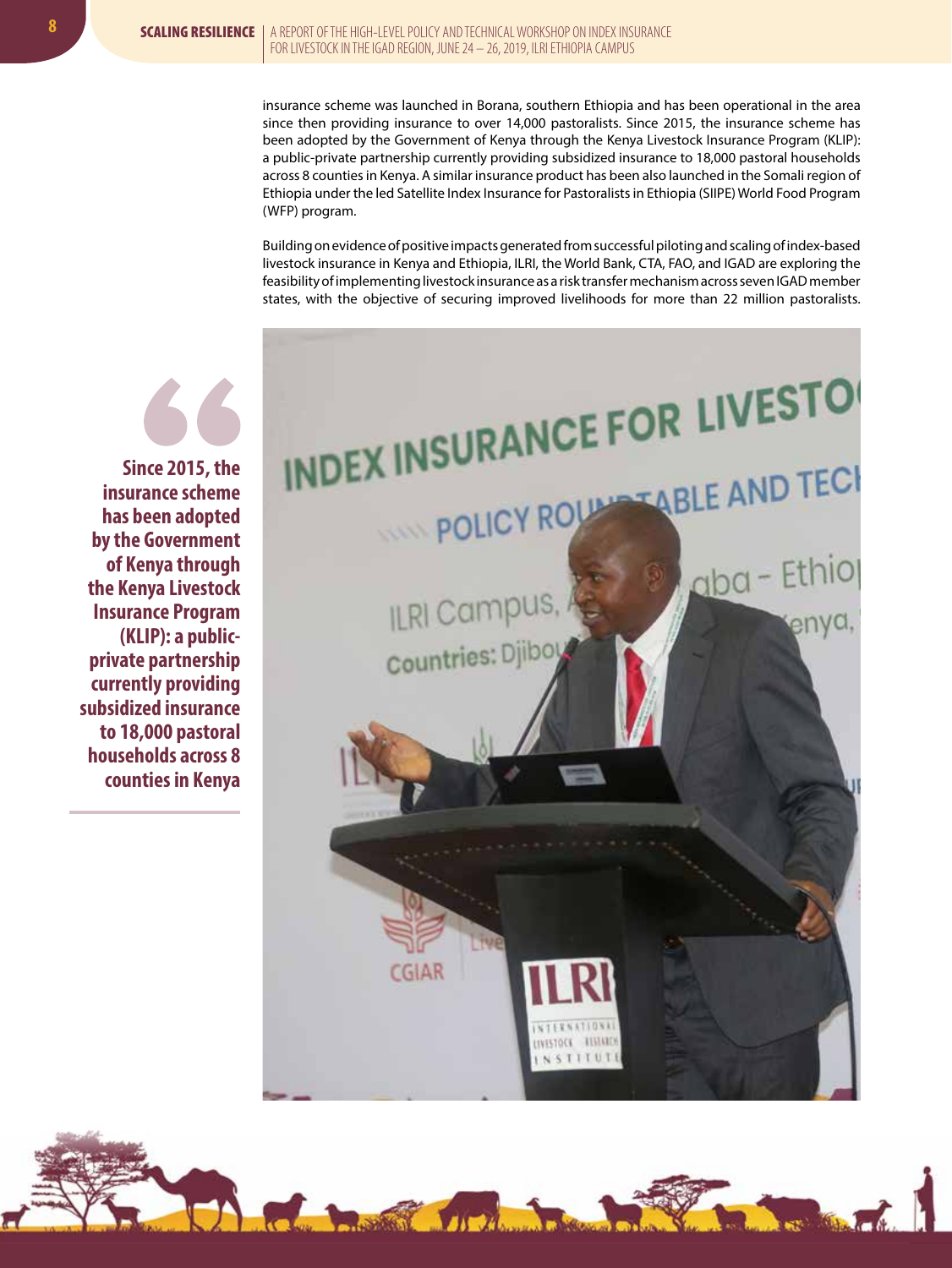# WORKSHOP HIGHLIGHTS

## DAY 1: 24 June 2019 - High-Level Ministerial Policy Roundtable

The first day was dedicated to the high-level policy roundtable which was preceded by welcome and opening remarks. There were also sessions to set the scene on the impact of droughts on livestock and global trends in disaster risk mitigation.

#### **Welcome Remarks**

Welcoming participants to the forum, **Jimmy Smith**, ILRI's Director-General, noted the low levels of ranking and investment in the livestock sub-sector globally, and particularly in Africa's development priorities by governments and development partners. This is despite the sector's contribution of about 40 percent of the agricultural Gross Domestic Product (GDP) of the continent and its importance in maintaining the livelihoods of millions of people. He contrasted this with the situation in countries in Latin American and the Caribbean (LAC) region, which have optimized the sector and are net livestock exporters: unlocking an important contribution to their growth and development.

Smith outlined ILRI's role in developing livestock insurance, noting that for over 40 years, in line with its mandate, ILRI has worked to harness science to address challenges to livestock production in Africa and globally. The search for sustainable solutions for the protection of livestock-dependent livelihoods in regions facing unpredictable climatic and other environmental conditions led ILRI to venture into index-based livestock insurance 10 years ago. He encouraged participants to consolidate the experiences, lessons and recommendations from individual countries in designing a framework for scaling livestock insurance in the IGAD region and the rest of Africa in future. This would protect the pastoralist community from drought that periodically contributes to the boom and bust cycles in their livestock sector.

Livestock insurance offers a viable safety net for the most vulnerable communities and according to **Caroline Cerruti**, Senior Financial Sector Specialist at the World Bank, it also protects an important sub-sector of the economy, and contributes to peace building and prosperity. In Kenya, 500,000 farmers now have index-based crop insurance demonstrating that it is possible to scale up indexbased insurance.

**Sabdiyo Dido Bashuna**, CTA's Senior Technical Advisor on Agribusiness, called on IGAD countries to consider better ways of addressing vulnerability of pastoralists' livelihoods. She acknowledged that the past decade of implementing index-based livestock insurance has yielded key lessons and



**In Kenya, 500,000 farmers now have index-based crop insurance demonstrating that it is possible to scale up indexbased insurance**

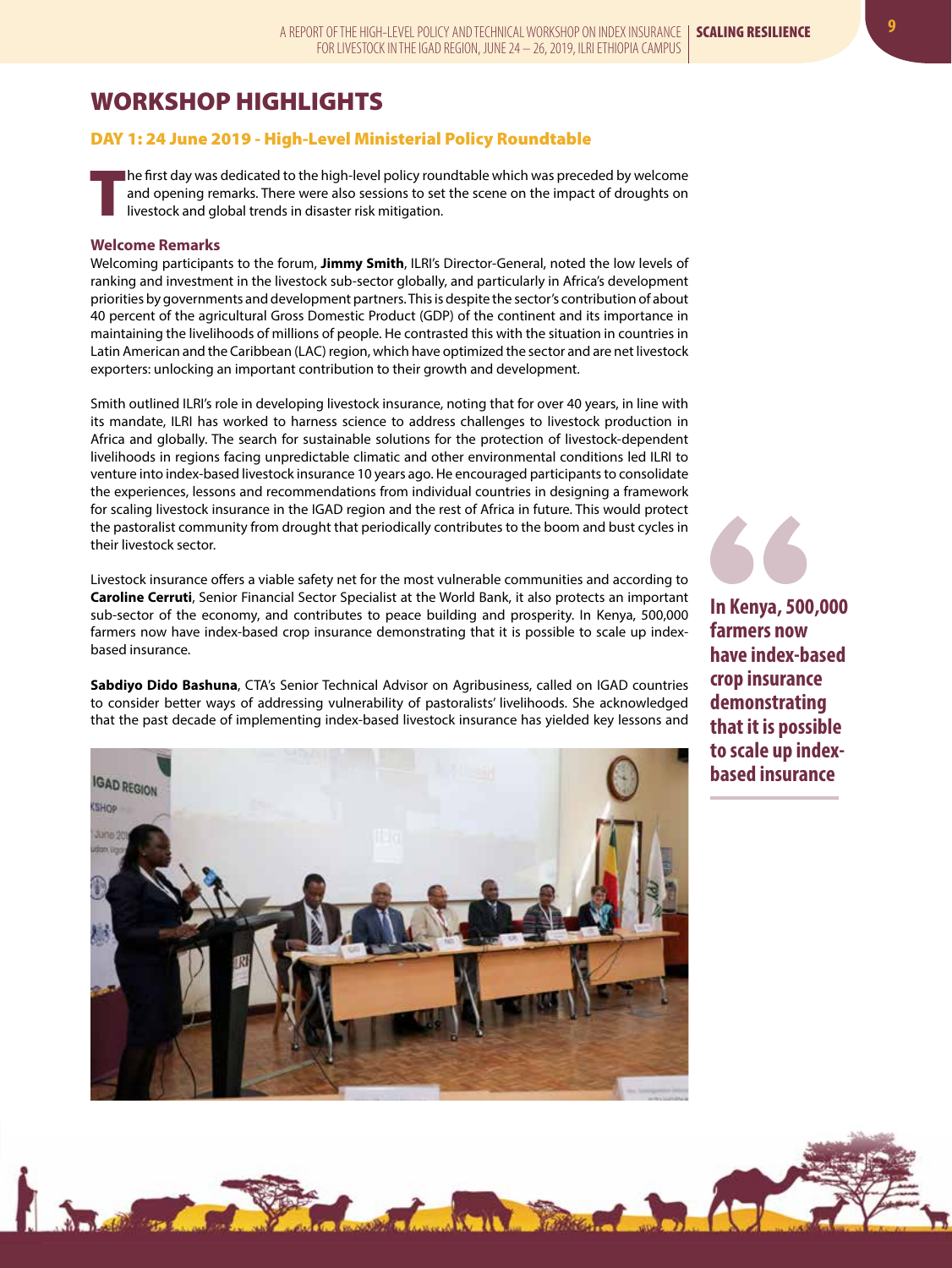**2% Countries in the region lose up to 2 percent of GDP due to productionrelated losses and migration; with the heaviest burden shouldered by small-scale livestock producers, many of whom are already poor and among the most vulnerable**

deeper understanding of pastoral economic systems including the pastoral production system; pastoralists' social structures and how they make decisions; their behaviour toward markets; new ideas, innovation, environment; as well as effectiveness of development approaches. She observed that livestock insurance offers an opportunity to sustainably catalyse a market-orientated response to enhance resilience. Further, Bashuna noted CTA's continued interest in contributing to such sustainable ways of intervening in managing drought shocks to keep households from losing their main productive assets and descending into the indignity of poverty. Bashuna challenged the private sector to innovate service delivery models that work best for the pastoralist community.

The livestock sub-sector is very valuable to the agricultural economies of IGAD countries. Its contribution to the agricultural sector GDP varies from between 3 percent in Djibouti to 54 percent in Somalia. However, the productivity of livestock owners and pastoralists is often impacted negatively by the effects of climate change. Whereas it is not possible to change the weather, the circumstances that it creates can be altered. **Chimimba David Phiri**, Director of FAO's Sub-regional Office for Eastern Africa, expressed hope that, by the end of the workshop, the benefit of the livestock insurance scheme would be appreciated by all and that IGAD countries would integrate this tool into their disaster risk management plans and roll it out collectively across the region.

He cited estimates that countries in the region lose up to 2 percent of GDP due to production-related losses and migration; with the heaviest burden shouldered by small-scale livestock producers, many of whom are already poor and among the most vulnerable. Noting that index-based livestock insurance is an important financial instrument for addressing challenges due to drought, Phiri reaffirmed the need to develop a common approach to leverage economies of scale and optimize synergies with countries that have developed adequate and scalable systems.

Representing the Director of the IGAD Center for Pastoralist Areas and Livestock Development (ICPALD), **Adan Bika** said his organisation continues to work with partners towards developing livestock insurance and providing support in the development of enabling policies. He noted that Kenya's and Ethiopia's pilot programs were success stories. Bika further noted that IGAD has decades of experience, capacity and knowledge in the livestock sub-sector that it can share with stakeholders. He noted that throughout its transformation from an organization with the singular purpose of responding to devastating droughts of the 1980s and 1990s to its current status as a regional economic community, IGAD has retained the focus on resilience at its core.

#### **Opening Address by Ethiopia's State Minister for Livestock and Fisheries**

The State Minister for Livestock and Fisheries in Ethiopia's Ministry of Agriculture (MoA), **H.E. Gebregziabher Gebreyohannes** expressed concern that the contribution of livestock production to Ethiopia's economy is disproportionately low, despite the country having a large animal population: numbering 120 million ruminants. He attributed this to inefficient production systems, characterized by low input and output, poor market infrastructure, under-developed veterinary services, feed shortages and the prevalence of animal diseases.

Despite these constraints, H.E. Gebreyohannes offered a confident and positive outlook. Livestock contributes 16 to 19 percent of Ethiopia's GDP and 35 percent of agricultural GDP. The sub-sector supports Ethiopia's efforts towards poverty reduction, improved nutrition security, job creation, income diversification and resilience of smallholder households, besides providing exports of meat and dairy products. H.E. Gebreyohannes noted that livestock also supports other sector activities such as crop cultivation with 15 million oxen currently in use. Further, he observed that market demand continues to rise: driven by population growth, urbanization and increasing incomes. Meeting the growing demand and building climate-resilient sustainable livestock production will require development of comprehensive interventions to suit both pastoral and mixed livestock systems, he said.

To this end the Ethiopian government, with support from ILRI and the Bill and Melinda Gates Foundation (BMGF), conducted a livestock sector analysis and has developed a master plan to guide livestock development among other policy initiatives. The master plan is a valuable document for policymakers and development partners – providing guidelines for foreign and domestic investment.

**The Ethiopian government has also drafted legislation that allows pastoralists to use livestock as collateral for loans although credit provision cannot succeed without a successful insurance scheme**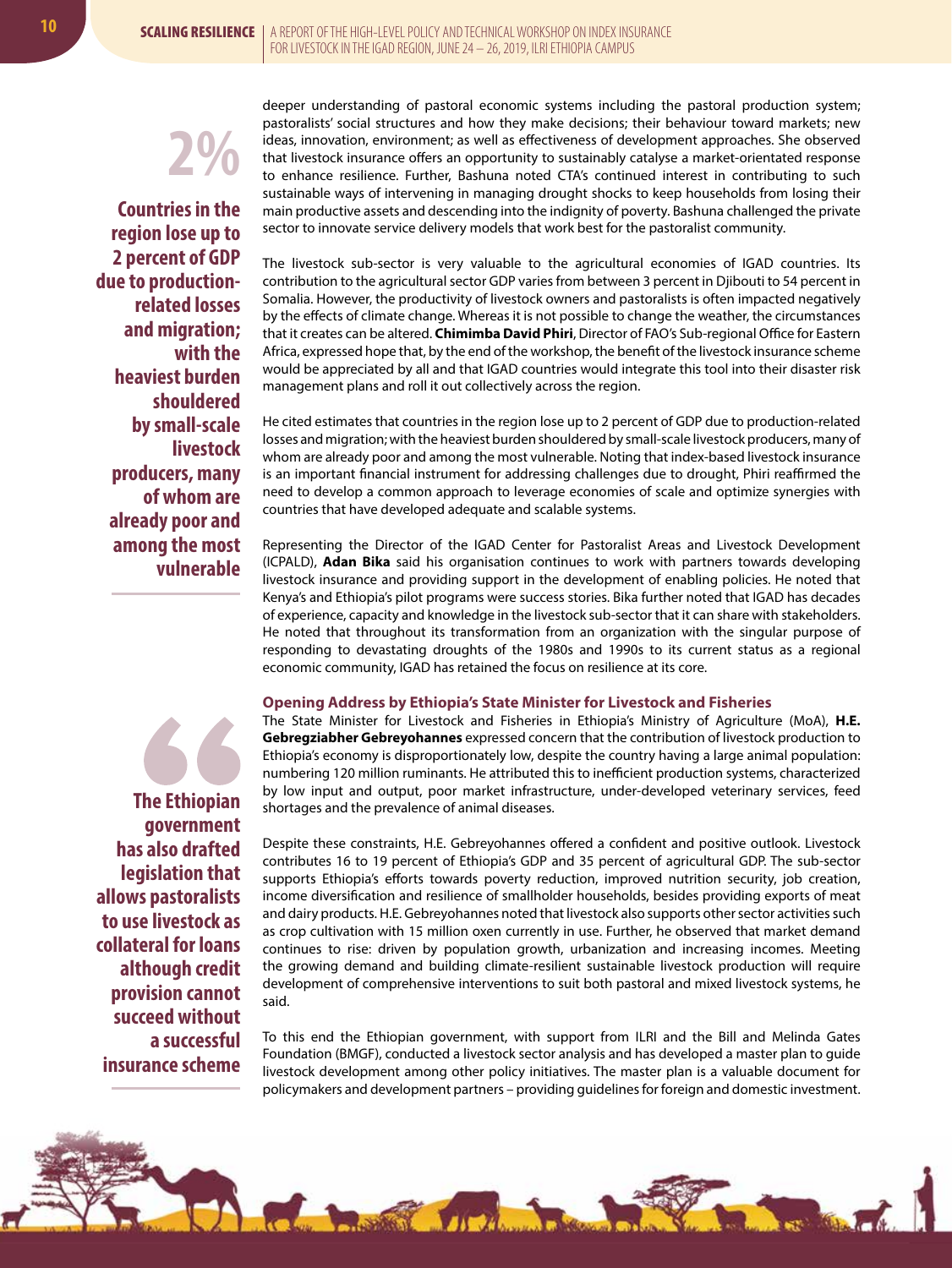Faced with the reality of persistent and recurrent droughts, Ethioipa recognised index-based livestock insurance as an important policy initiative. Index-based livestock insurance is currently implemented by ILRI, the World Food Program (WFP) and local insurance companies in Ethiopia to provide protection against loss of livestock assets based on prediction of climate variables and grazing resources. The Ethiopian government has also drafted legislation that allows pastoralists to use livestock as collateral for loans although credit provision cannot succeed without a successful insurance scheme. He expressed his desire to see the workshop deliberations provide a wealth of information to move forward in the important policy conversation on index-based livestock insurance.

## **Lightning Talks: Impact of Drought on Livestock in IGAD Countries and Global Trends for Managing Disasters**

The opening session was followed by short presentations by representatives of FAO and the Center for Disaster Protection summarizing key trends and facts relating to the impact of drought on livestock in IGAD countries as well as global trends in managing disasters.

The first presentation by Ricarda Mondry, Livestock Development Officer at FAO Sub-regional Office for Eastern Africa, gave an overview of livestock-related data disaggregated by type. The data indicated that Ethiopia is estimated to have the largest livestock population in the IGAD region, followed by South Sudan. The presentation also noted that about 70 percent of the IGAD region is arid and semi-arid.

Rising temperatures and more unpredictable rainfall occasioned by climate change directly impacts livestock viability. Data from the last 22 years (1996-2018) demonstrated an increasing number of months with poor forage conditions. This resulted in decreased livestock quality and prices, thereby negatively impacting livelihoods. The 2011 drought impacted 12 million people in IGAD countries while the one in 2012 affected more than 17 million people.

**Sophie Evans**, Head of Country Programs, Center for Disaster Protection, noted that total losses from drought were placed at about USD 104 billion by 2018, with less than half the livestock insured. This increased the humanitarian burden with USD 40 billion needed for aid in 2018. Preventive mechanisms are therefore more effective. According to Evans, every dollar spent on early intervention can save up to USD 3 in disaster response, with insurance a key component of pre-disaster mitigation strategies. There is need to mobilize finances in the pre-disaster phase to save money and lives. One way to do this could be through collaborations for disaster risk financing to ensure that investments end up where they are needed.



**Rising temperatures and more unpredictable rainfall occasioned by climate change directly impacts livestock viability. Data from the last 22 years (1996-2018) demonstrated an increasing number of months with poor forage conditions. This resulted in decreased livestock quality and prices, thereby negatively impacting livelihoods**

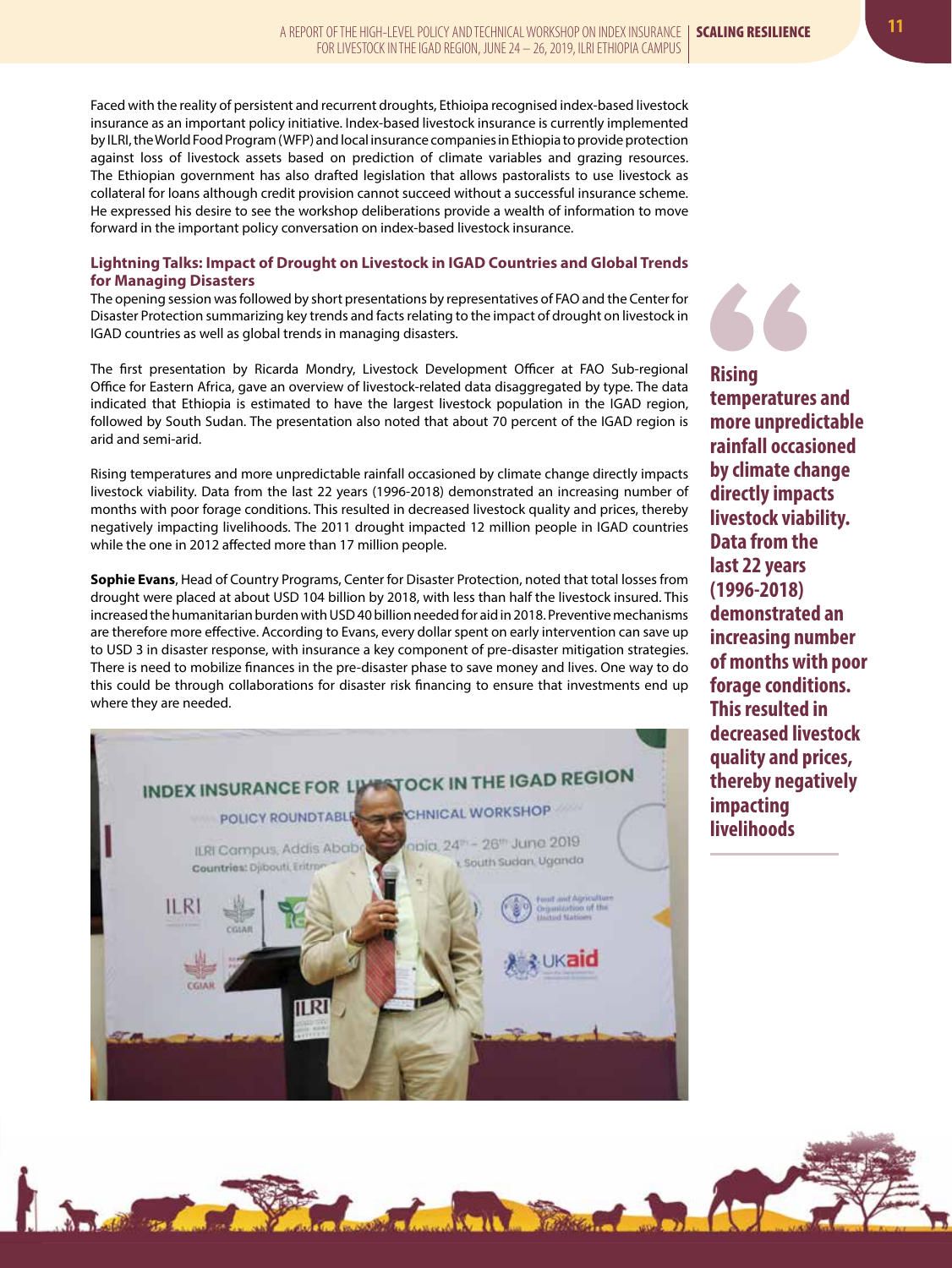

Ensuing discussions highlighted the need to conduct accurate livestock census and strengthen data gathering to inform decision-making and for governments to engage with disaster preparedness in a more robust way including establishing structures to help disseminate information and encourage learning.

#### **Ministerial Policy Roundtable: Towards a Climate-Resilient IGAD Region: Policy and Planning to Minimize the Costs of Droughts**

The introductory session was followed by a high-level policy roundtable discussion on current drought-risk management approaches and related policy dimensions implemented by participating countries.

Senior policymakers and representatives of the IGAD Executive Secretariat discussed the social and fiscal costs of frequent and severe droughts to the regional economy. and current drought-risk management strategies. They shared insights and experiences on what has worked, what has not, and the risk-financing policy frameworks required in the region.

In the panel discussion were: **H.E. Gebregziabher Gebreyohannes**, State Minister for Agriculture, Ethiopia; **H.E. Joy Kabatsi**, Minister of State for Agriculture, Animal Industry and Fisheries, Uganda; **H.E. Harry Kimtai**, Principal Secretary, Ministry of Agriculture, Livestock, Fisheries and Irrigation, Kenya; **H.E. Hamza Said Hamza**, Minister for Humanitarian Assistance and Disaster Management, Somalia; **H.E. James Janka Duku**, Minister of Livestock and Fisheries, South Sudan; **Dr Tsegai Tesfay**, Director of Livestock Production, Eritrea and **Moussa Ibrahim Cheik**, Director of Animal Health, Djibouti.

Moderating the Ministerial Policy Panel, **Andrew Mude**, Manager at the African Development Bank (AfDB)'s Agricultural Research, Productivity and Sustainability Division, noted that countries in the IGAD region are acutely aware of the need to make considerable investments in building resilience. If climate risks are to be mitigated, it is essential that budget allocations are made to build food and nutrition security, generate employment and assure sustainable and equitable economic growth and opportunity; particularly in ASAL areas.

Through interactive discussions with the moderator and other senior experts and policymakers, the panelists presented a snapshot of the state of their livestock industries.

**ROCKLIN** 

**Senior policymakers and representatives of the IGAD Executive Secretariat discussed the social and fiscal costs of frequent and severe droughts to the regional economy and current drought-risk management strategies**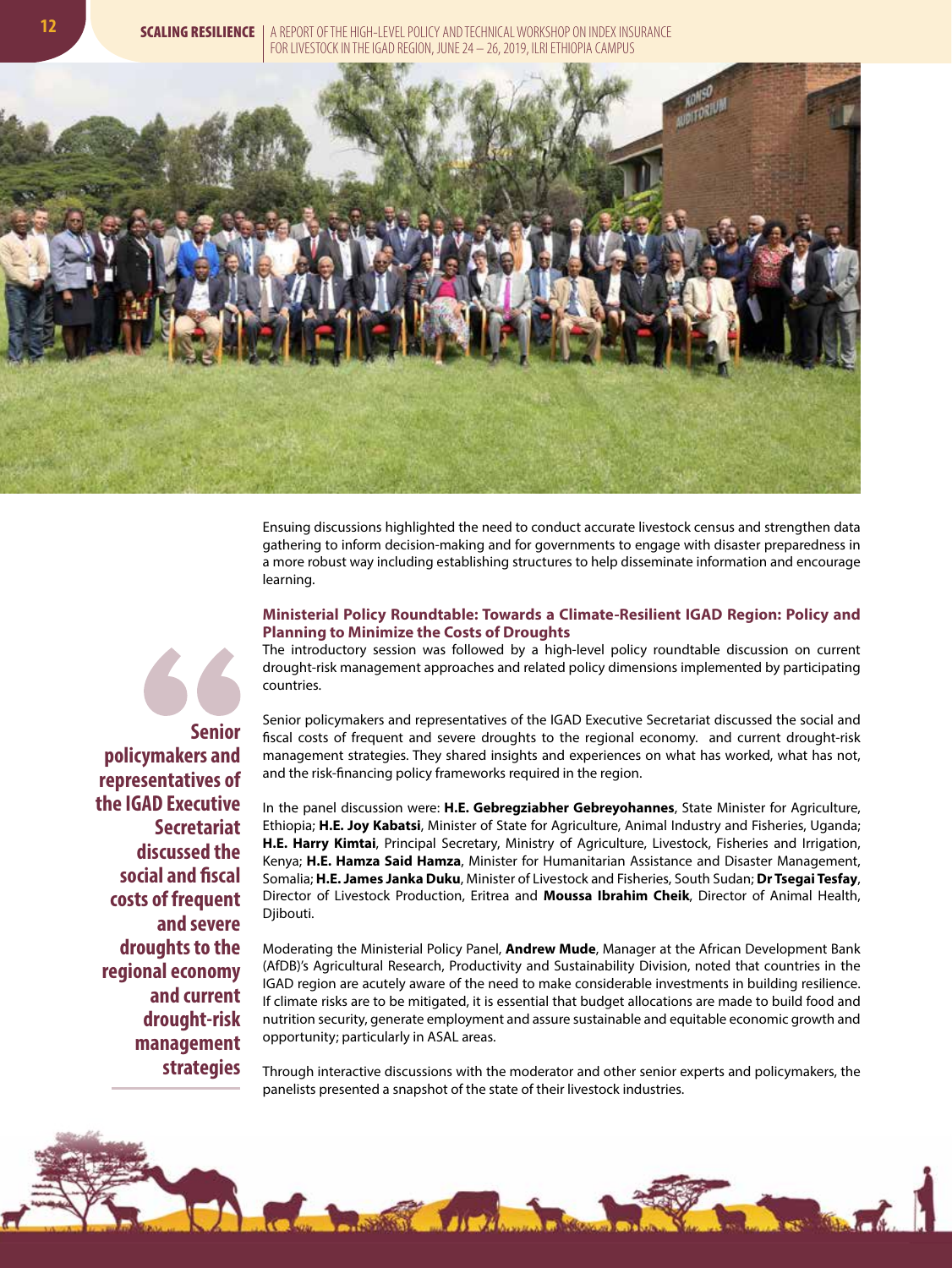In Ethiopia, the government is committed towards ensuring equitable distribution of development resources. This includes having all ministries mainstreaming activities in the pastoral areas, through infrastructure, health and school facilities. Emergency responses to addressing shocks are in place, with early warning systems as part of the national disaster risk management strategy. The government has developed a livestock masterplan with USD 600 million allocated towards coping with drought, with additional allocations from partner contributions.

In Kenya, index-based livestock insurance fits within the broader government agenda on livestock management and has contributed towards reducing conflict amongst the pastoralist communities. With regard to disaster management, the government formed the National Disaster Management Authority (NDMA), incorporating different sectors; as well as a ministry dedicated to the development of ASAL regions and strategic food reserves. The 2010 Constitution introduced a devolved system of government prioritizing issues of sustainability.

In the remaining countries, there are no active livestock insurance programs though drought risk management strategies are in place to mitigate against drought shocks. These include: water harvesting; development of small dams; enhancing household incomes through livestock production; and efforts at mainstreaming disaster management in the livestock policy. The need for studies to understand the livestock sector and the potential for introducing livestock insurance was emphasized.

Some of the emerging issues from the ensuing discussion were:

- The livestock sector tends to be undervalued and its full economic potential is not appreciated. Under-funding of livestock development is a common theme among all countries, and participants said they would need to address these with their respective governments.
- Livestock keeping communities tend to migrate and often live in regions where vegetative cover is limited: climate risks are highest here and drought has become more frequent.
- Drought contributes to political instability and cattle rustling in some parts of the region.
- Water harvesting, conservation and access are critical concerns for livestock keepers and their communities.
- Building resilience among livestock keepers and pastoralists is currently focused on building infrastructure where they live, supporting market access and improving livelihood by supporting a shift to climate smart agricultural practices.
- Livestock insurance is a critical component of protecting pastoralists from climate shocks.

## **Lightning Talk: Index-Based Livestock Insurance and Disaster-Risk Management – Tracing East Africa's Journey**

The second lightning talks were given by Zachary Atheru, Program Manager for the IGAD Climate Prediction and Application Center (ICPAC) and Andrew Mude of the African Development Bank. Atheru expressed his organization's willingness to volunteer as the convening body for the index-based livestock insurance program for the region. Mude, after outlining the history of index-based livestock insurance in Eastern Africa, identified what he considered as the key components of a sustainable index-based livestock insurance scheme. Both presenters appreciated the fact that the index-based livestock insurance initiative was grounded on strong research that serves a development agenda. The knowledge and experience that partners have gained from piloting livestock insurance in Kenya and Ethiopia proves that the scheme can now be scaled quickly, given available clarity around the necessary steps, namely:

The Manual Property of the County of the County of the County of the County of the County of the County of the

- Clarity on objectives and target population
- Understanding the legal and institutional framework
- **•** Financing mechanism
- **•** Insurance and reinsurance considerations

**In Kenya, indexbased livestock insurance fits within the broader government agenda on livestock management and has contributed towards reducing conflict amongst the pastoralist communities**

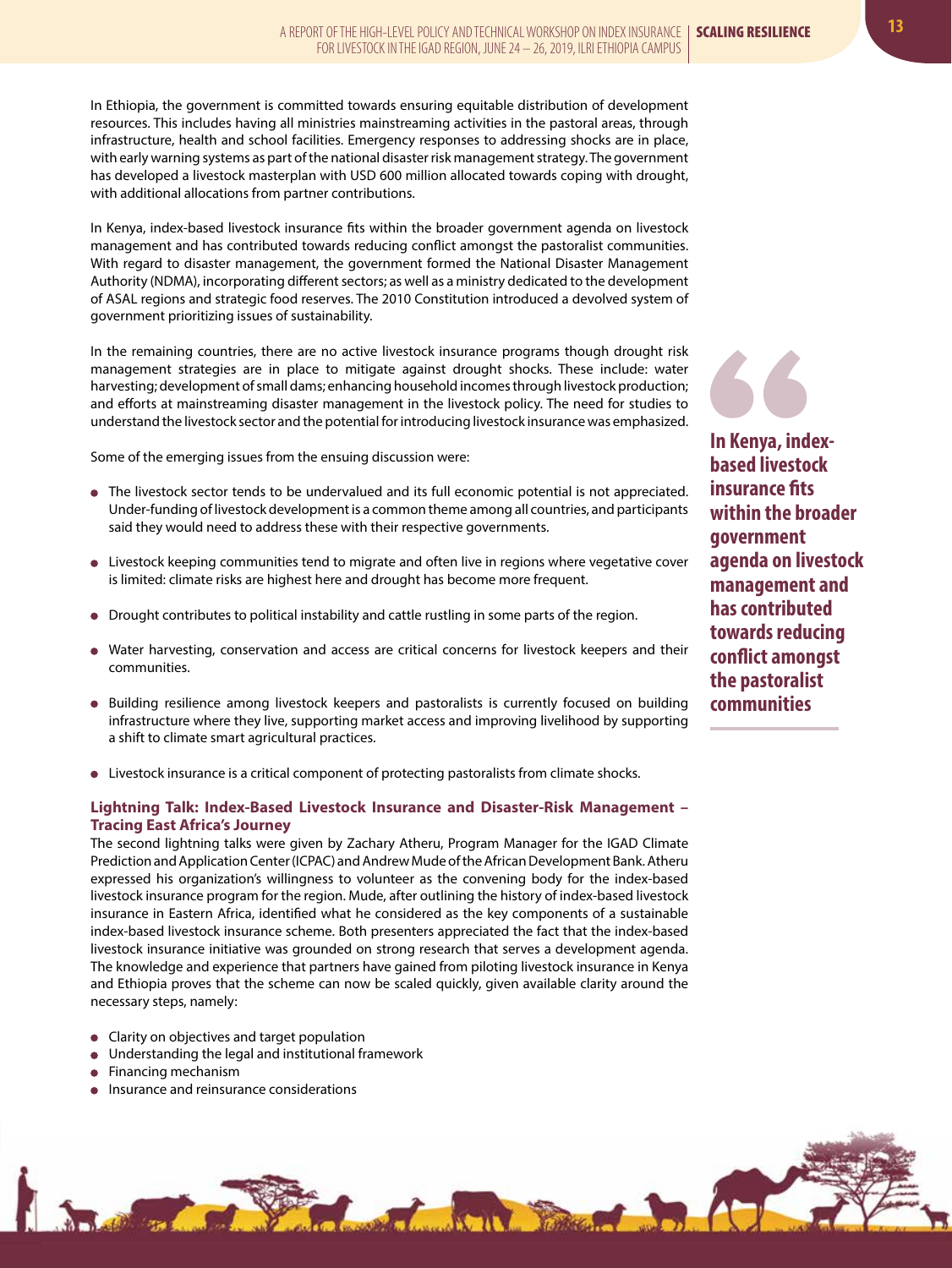- Operational considerations
- Assistance or support needed

One outstanding issue cited was the challenge of developing accepted standards for measuring and monitoring the product quality of index-based livestock insurance.

#### **Panel: Making Livestock Insurance Work for the Pastoral Economy**

The afternoon featured sessions on different actors' perspectives and experiences in the 10-year journey of piloting and implementing index-based livestock insurance in Kenya and Ethiopia. In a panel discussion moderated by Charles Stutley, a Disaster Risk Financing Consultant with the World Bank, senior public and private sector partners reviewed critical success factors, challenges and lessons learnt from implementing a public-private partnership model of livestock insurance in Ethiopia and Kenya. The panel comprised of Ethiopia's Minister for Agriculture, **H.E. Gebregziabher Gebreyohannes**, and Kenya's **H.E. Harry Kimtai**, Principal Secretary for Agriculture, Livestock, Fisheries and Irrigation, together Asfaw Benti of Oromia Insurance Company (OIC) of Ethiopia and **Isaac Magina** represented Swiss Re.

In Kenya, the use of index-based livestock insurance started as a flagship program in a deliberate move by the government in 2013. Before then, the country was losing up to USD 100 million due to the effects of drought. In order to develop it, the most vulnerable were identified. Through open tender for insurance companies, a consortium was brought-in to implement KLIP, with ILRI and World Bank providing technical support. On average, 18,000 households (about 1.4% of pastoralists) are covered annually, with over USD 7 million paid out to date since the launch in 2015.

In Ethiopia, Oromia Insurance Company (OIC), is involved in index-based livestock insurance. The strategy now is to scale- up the experience of OIC so that pastoralists in other areas also benefit from this scheme. The Ministry of Agriculture is also keen on building on the experience of OIC and other insurance companies that implement weather-based crop insurance to formulate a national agricultural insurance policy as a basis for engaging insurance companies to invest, among others, in pastoral communities.

Take-home messages from the discussion that ensued include:

Index-based insurance is an asset (livestock) protection strategy, and does not insure against death but rather against scarcity of forage resources in pastoral settings. Such a pre-emptive intervention is deemed to be more effective than post-drought interventions. For instance, in the Afar region of Ethiopia, it was found that restocking sheep and goats costs about 6.5 times more than supplementary feeding. Similarly, in Northern Kenya, it is three times more expensive to restock than to keep animals alive throughout a drought.

**In Ethiopia, Oromia Insurance Company (OIC), is involved in index-based livestock insurance. The strategy now is to scale- up the experience of OIC so that pastoralists in other areas also benefit from this scheme**



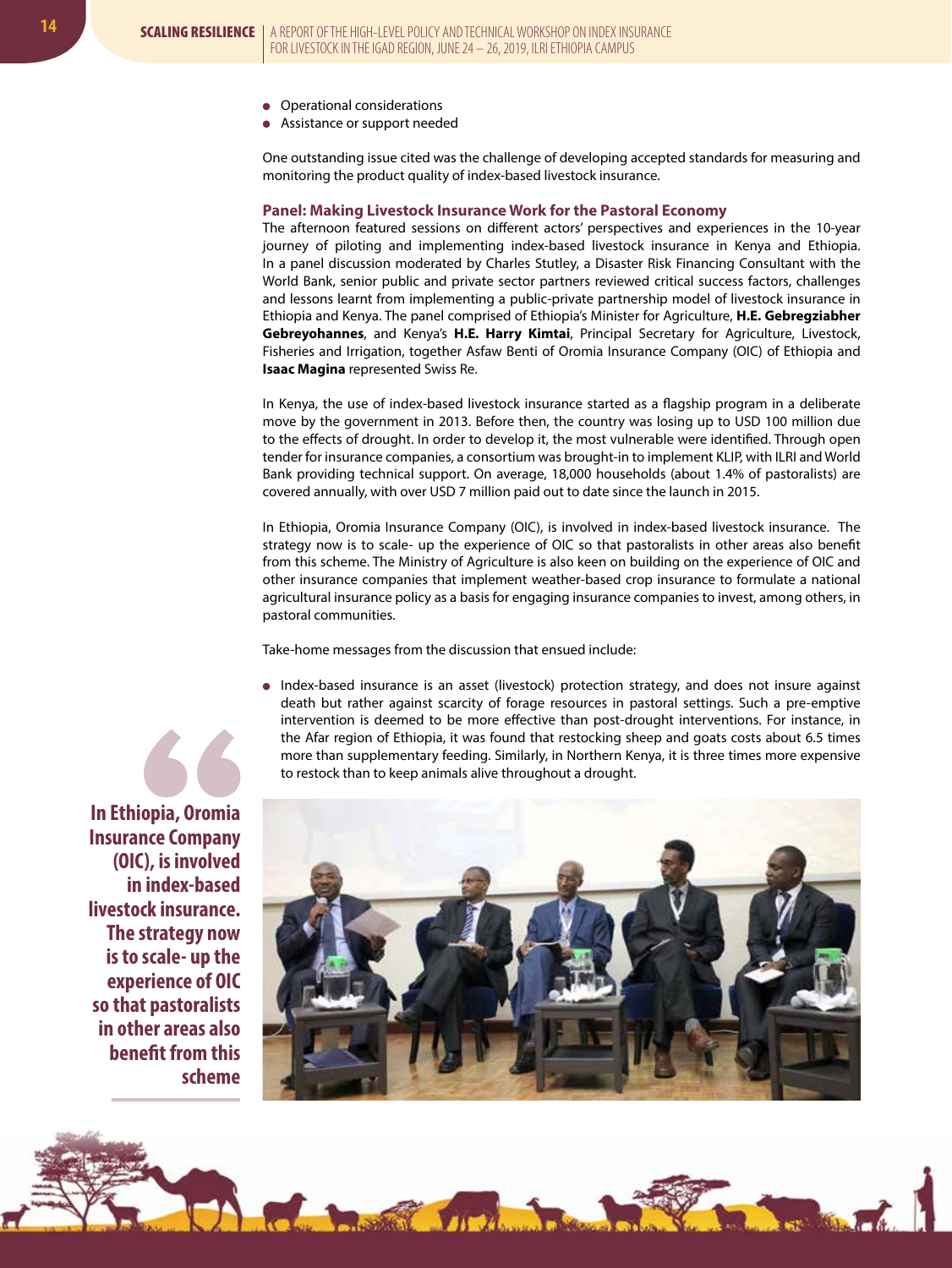- Index-based insurance is a market-driven, knowledge-intensive and consultative approach that demands a high degree of precision in contract design, context-specific awareness creation measures and efficient supply chains.
- Successful index-based livestock insurance schemes necessitate strong public-private partnerships, committed leadership, sustained financial support and effective coordination of actors.
- Kenya and Ethiopia have implemented effective livestock insurance programs that separately demonstrated: i) possibility of voluntary purchase of insurance premiums by pastoralists and efficacy of premium subsidies; and ii) viability of embedding index-based insurance within the framework of wider national climate risk and humanitarian assistance strategies.
- Premiums paid out by the Government of Kenya total about USD 2.5 million annually. Despite successfully benefitting 18,000 Kenyan livestock farmers and pastoralists, the reach is still limited: standing at 1.4% of pastoral households. However, if the market is scaled to reach 22 million livestock farmers and pastoralists in the IGAD region as proposed, the market potential will prove highly attractive to private sector partners and drive down premiums. It was recommended that governments consider zero-rating livestock insurance as taxes significantly increase premium rates. It also emerged from discussions that government subsidies for similar insurance products are common around the world.
- The existing index-based livestock insurance programs have shown the importance of engaging with central governments to address policy or regulatory issues.
- Lack of awareness on the index-based livestock insurance product among the pastoralist community is the second most serious challenge facing the initiative and will hamper the scalability of a regional livestock insurance program. The need for funding for public awareness campaigns was emphasized.

The last session of the first day was a roundtable by ministerial and ministerial-level policymakers on: *"Looking Ahead: Is the IGAD Region Ripe for Scaling Index-Based Livestock Insurance?"* Moderated by the World Bank's **Caroline Cerruti** and **Evie Calcutt**, Senior Financial Sector Specialist, and Financial Sector Specialist, respectively, the session drew on a synthesis of preceding sessions, and explored the possibility of designing and implementing a regional index-based livestock insurance scheme. The discussions focused on opportunities, challenges, requisite policy frameworks and institutional arrangements for such a regional index-based livestock insurance scheme.

"**The most significant outcome of the first day was the expression of overwhelming support ministers and ministerial-level representatives for the idea of a regional approach to scaling up resilience in the IGAD region, and specifically, for incorporating livestock insurance in the overall disaster risk mitigation toolbox**."

**The support was a common thread running through the concluding remarks from the Ministerial representatives.**

# DAY 2: 25 June 2019 - Technical Workshop

The technical workshop convened on the second day started out with reflections and highlights from the ministerial policy roundtable discussions of the previous day, which were flagged in preparation for the technical sessions. It was acknowledged that livestock insurance is not an easy innovation to implement and must have several components working together, including public and private sector partnership and collaboration with development partners.

This was followed by presentations summarizing key elements in designing successful livestock insurance schemes. The first series of presentations were made by Francesco Fava, a Senior Scientist at ILRI, James Sina, a Financial Sector Specialist with the World Bank and Nathan Jensen, an Economist with ILRI. Following this session, frontline implementers – both government technical experts and private **Index-based insurance is a market-driven, knowledgeintensive and consultative approach that demands a high degree of precision in contract design, context-specific awareness creation measures and efficient supply chains**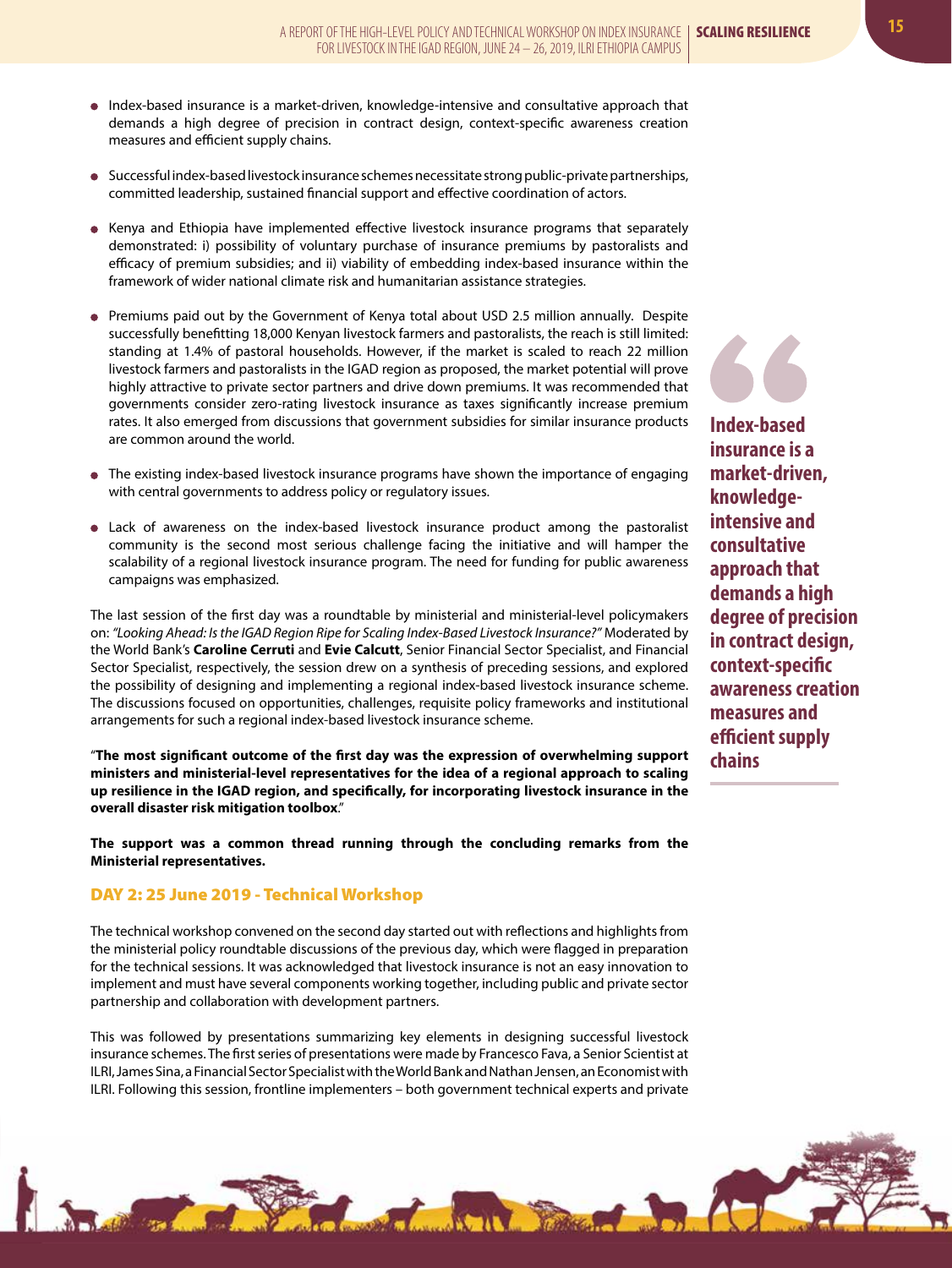sector insurance companies from Kenya and Ethiopia – gave a firsthand account of lessons learned and challenges faced in implementing livestock insurance. Using a mix of plenary and breakout work sessions, senior technical experts delved into the details of designing and implementing effective livestock insurance schemes at national and regional levels. This effort resulted in a framework for the design and implementation of livestock insurance.

## **Experiences in Addressing Drought Shocks to the Livestock Sector**

Country representatives shared progress updates in their respective countries' agricultural sectors; and more so how they have been able to deal with the devastating effects of drought. Presentations from Eritrea, Somalia, South Sudan and Uganda also addressed the potential for index-based livestock insurance in each respective country.

A noteworthy highlight is that different countries are at markedly different stages with respect to the adoption of index-based livestock insurance as a risk transfer mechanism. Participants underlined the centrality of the livestock sector, as well as challenges and severe impacts of drought on the sector and the economy in general. They stressed the urgent need for appropriate strategies to mitigate and minimize such impacts.

## **Towards a Regional Livestock Insurance Initiative**

Further discussions focused on requirements for the design and actualization of a regional insurance scheme. A framework for the phased designing of an index-based livestock insurance scheme was summarized as:

- 1. Conceptualization
- 2. Diagnostics
- 3. Preparation
- 4. Implementation
- 5. Sustainable scaling

Implementation must be underpinned by:

**1. A robust policy framework for holistic drought risk management**

The policy framework would cover both a Disaster Risk Finance Strategy and Livestock Risk Management Strategy. Several of the countries have these in place and where they are not available there is commitment to develop them with support from partners.

# **2. Mobilization of the private sector through enabling strategy and regulatory environment**

Governments must take the lead in creating strategic frameworks in which a market for indexbased livestock insurance is established, and in developing and supporting an enabling business environment, while leaving the private sector to implement and scale-up the product. Kenya has successfully done this with the PPP model developed for KLIP. Other requirements include: a sound insurance regulatory framework, generation of data and developing infrastructure to drive down the cost of service provision, and providing targeted premium subsidies for the livestock insurance.

## **3. Regional cooperation in implementing an index-based livestock insurance scheme for success**

A regional intervention will leverage economies of scale and ensure the long-term sustainability of the scheme and private sector profitability. It will encourage regional cooperation and sharing of data and service provision infrastructure.

To move this agenda forward, countries indicated their willingness to:

Implement policies that support proactive management of drought risk, such as resilience building;



**Using a mix of plenary and breakout work sessions, senior technical experts delved into the details of designing and implementing effective livestock insurance schemes at national and regional levels. This effort resulted in a framework for the design and implementation of livestock insurance**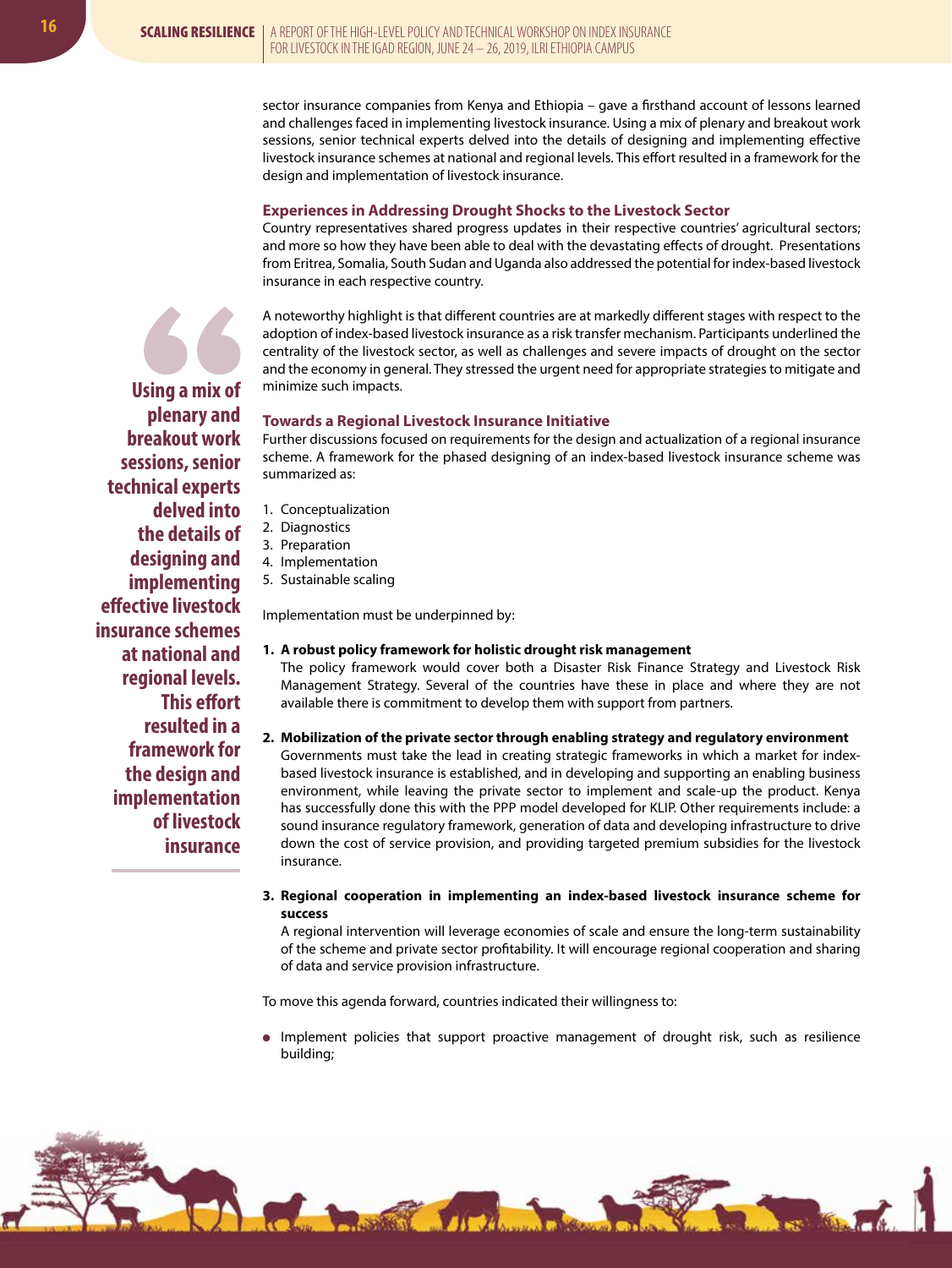- Raise prominence of the livestock sector in drought risk management endeavors; and
- Consider implementation of index-based livestock insurance as part of their overall resilience building efforts.

Sessions' contributors included: Hassan Bashir, Richard Kyuma, Asfaw Benti, David Wanyama, Rupak Manvatkar, Masresha Taye, James Matthew, Federica Carfagna, James Sina, Francesco Fava, Charles Stutley.

# DAY 3: 26 June 2019 - Technical Workshop

Following reflections on discussions from the previous day, the technical workshop moved to focus on (i) country specific activities for implementing an index-based livestock insurance scheme and (ii) refining country-specific preliminary action plans for implementation.

The final plenary sessions were used to consolidate views and discuss next steps in developing an index-based livestock insurance scheme.

#### **Outcomes from the Workshop Sessions**

**All countries recognized the centrality of the livestock sector for their economies and that drought is a major risk faced by pastoral populations.** They emphasized the need to implement strategies for resilience building and infrastructural development in pastoral drylands and ASAL areas generally. Several initiatives and strategic frameworks have been developed in the region, with variable level of investment among countries.

**Governments must take the lead in creating strategic frameworks in which a market for index-based livestock insurance is established, and in developing and supporting an enabling business environment, while leaving the private sector to implement and scaleup the product**



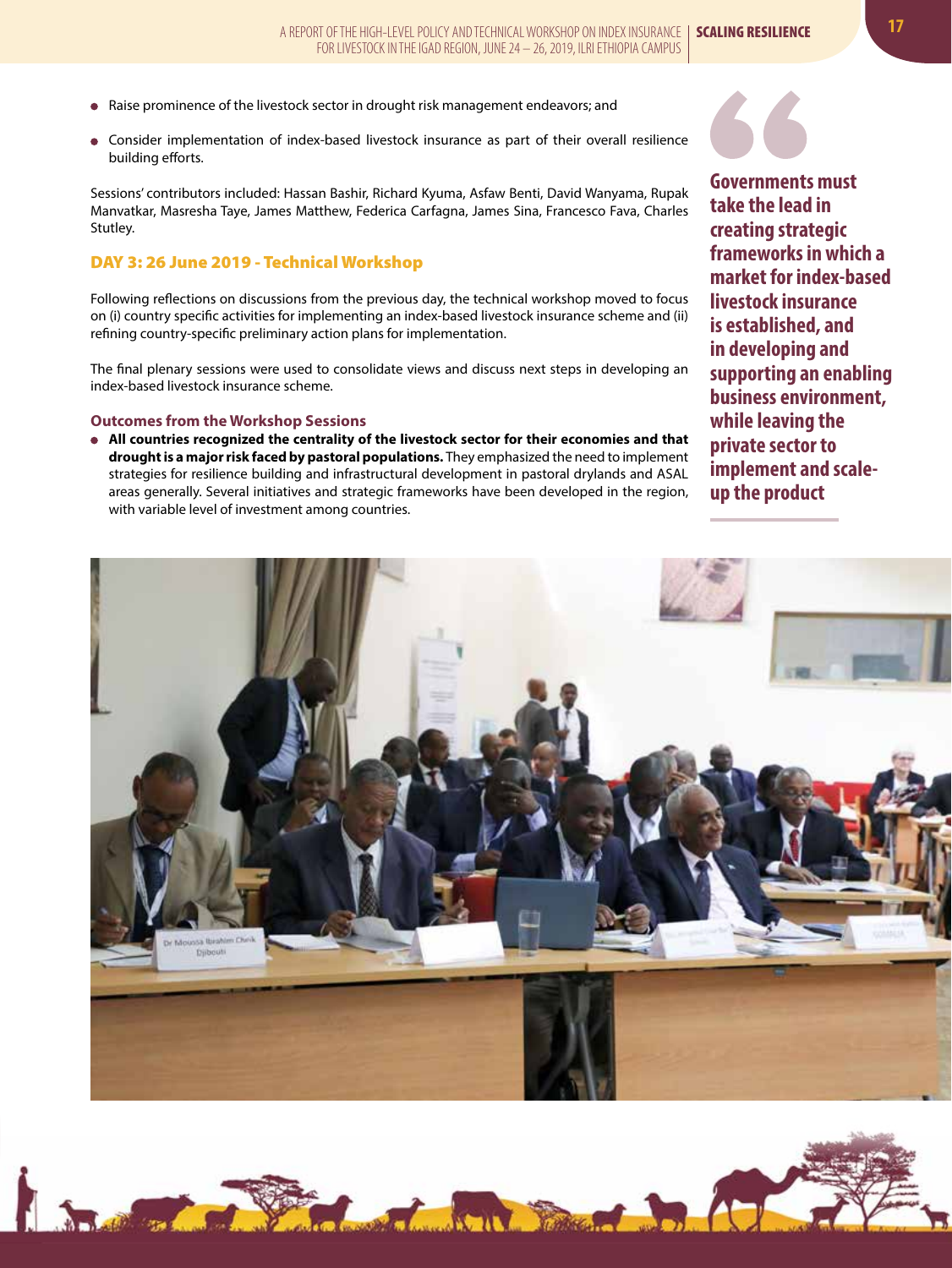

**The pledge to support pastoralists through livestock insurance received unanimous backing.** Participants agreed that instruments for financial protection of livestock against drought are needed to protect pastoralists before droughts become disastrous. Representatives from each country drafted a preliminary action plan towards implementing a livestock insurance scheme which will be presented to their policy-makers for review and integration into the current drought response mechanism.



**Kenya is now seeking to scale it up with the participation of counties and pastoralists. To date, the scheme has insured 18,000 pastoral households, delivered over USD 7 million of payouts and protected about USD 52 million worth of livestock assets**

- **Government representatives and the private sector players expressed interest in a regional implementation approach.** The benefits identified were: i) **Regional peace building**: It is recognized that during times of drought, pastoralists cross borders placing increased pressure on scarce resources which in turn can increase the risk of conflict and spread of transboundary animal diseases; ii) **Sustainability**: Private sector players emphasized that a larger pool of insured risks is essential for the financial sustainability of an insurance scheme, and can also contribute to reducing insurance premiums; iii) **Shared infrastructure**: Many fixed costs for an insurance scheme can be shared (specialist expertise in product development, pricing, marketing, capacity development, data analysis and repository, electronic registry, and awareness creation materials); iv) **Competition**: A regional approach would also be useful in crowding in competition for service provision – at local insurance provider and extension levels and further at the reinsurance levels.
- **Countries are at different stages of development and a regional approach would have to be tailored to the needs of each country.** Only a few countries have significant experience in the agricultural insurance sector. Index-based livestock insurance has successfully been implemented in Kenya and Ethiopia; a technical, socioeconomic and operational feasibility study has been completed in Somalia; a technical assessment is underway in Uganda, and awareness has been raised in Djibouti, Eritrea and South Sudan.
- **Recognizing that insurance needs to be delivered as part of a package, key elements of a program to enhance the resilience of pastoralists by protecting livestock were identified.** These include: support to livestock value chain and animal health; weather data advisory services; financial inclusion of pastoralists (savings, credit and insurance); awareness creation and financial literacy; premium subsidies; digital infrastructure for product distribution and delivery of payout.
- **The IGAD secretariat welcomed the willingness of the member countries to collaborate on addressing drought-related shocks.** IGAD recognizes the potential of index-based livestock insurance and had previously convened a regional livestock working group meeting in February 2019 to discuss how livestock insurance could be useful to the member countries.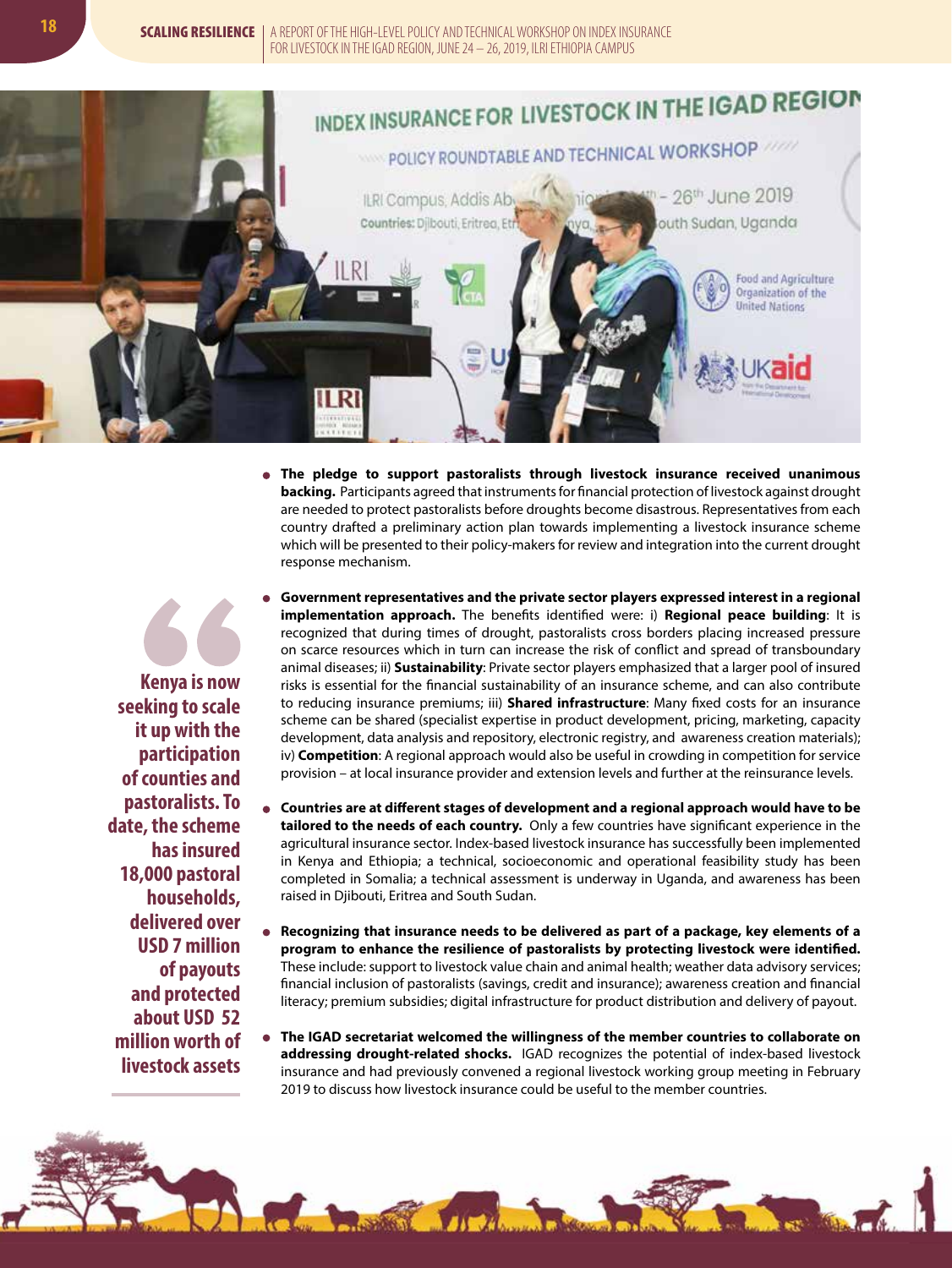#### **Country Views on Implementing Index-based Livestock Insurance**

- **Ethiopia underscored the Government's commitment to developing pastoral areas, managing water resources better and linking pastoralists to markets** – as detailed in the Ethiopian Livestock Master Plan. The index-based livestock insurance scheme is being implemented in two regions and the Government is working towards developing a policy framework for a broader agricultural insurance scheme.
- **Kenya noted the benefits of their livestock insurance scheme based on a public-private partnership: simplicity, speed of response, and mobilization of private capital.** Kenya is now seeking to scale it up with the participation of counties and pastoralists. To date, the scheme has insured 18,000 pastoral households, delivered over USD 7 million of payouts and protected about USD 52 million worth of livestock assets. The Government created an enabling environment and provided premium subsidies so that the private sector can expand the scheme.
- **Somalia expressed willingness to move to implementation of an index-based livestock insurance program, based on the findings of a recent ILRI and World Bank feasibility study**. Drought outstretches people's ability to acquire food and spurs migration, and therefore an indexbased livestock insurance scheme could mitigate the influx of internally displaced persons.
- **Uganda confirmed firm interest in moving towards implementing an index-based livestock insurance program in its pastoral areas, based on the findings of the Uganda Agriculture Insurance Scheme Study by the World Bank.** The Minister of State recognized the key contribution of livestock to the Ugandan economy and supported a regional implementation approach considering the interaction of livestock herders in Kenya, Uganda and South Sudan.
- **Djibouti was primarily interested in the scheme as a support to the livestock value chain,** since it is a strategic point for livestock trade.
- **Eritrea and South Sudan gained exposure to the livestock insurance scheme during the workshop and committed to exploring the potential further**. Both countries considered the starting point would be a feasibility analysis of the technical, operational and financial viability of such a scheme.



**Drought outstretches people's ability to acquire food and spurs migration, and therefore an index-based livestock insurance scheme could mitigate the influx of internally displaced persons**

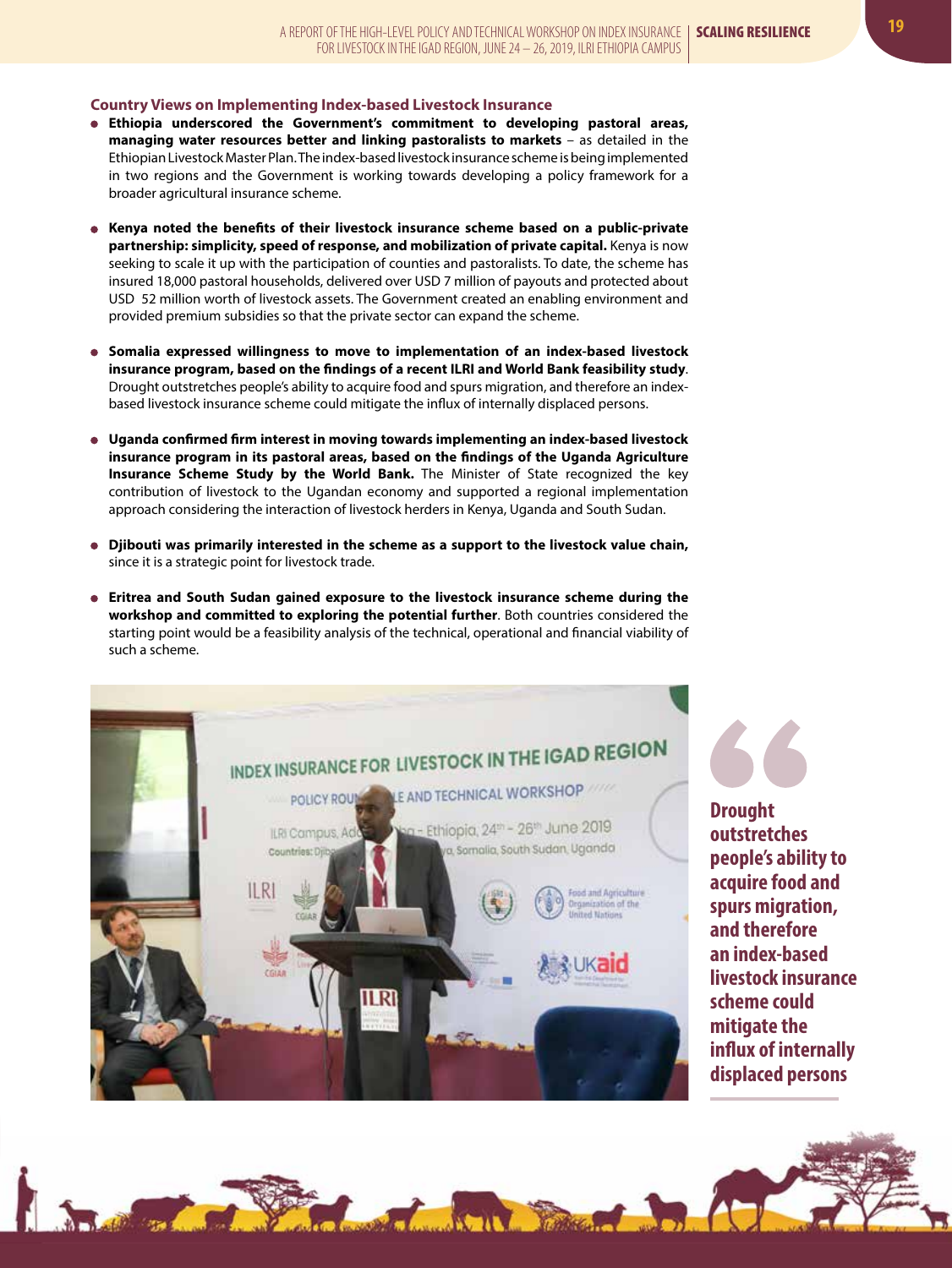# KEY RECOMMENDATIONS IN DESIGNING AND ACTUALIZING A REGIONAL INSURANCE PROGRAM

**1. Having in place robust policy frameworks for holistic drought risk management** These policies include: Disaster Risk Finance Strategy and Livestock Risk Management Strategy. Several of the countries have these in place and where they are not available the countries committed to developing them with support from development partners.

#### **2. Mobilizing the private sector through enabling strategy and regulatory environment**

Governments need to take the lead in creating the strategic frameworks for market development for index-based livestock insurance and in supporting an enabling business environment, while leaving the private sector to implement and scale up the product, as Kenya has successfully done with the public-private partnership model developed for the Kenya Livestock Insurance Program (KLIP). Other required interventions include: creating a sound insurance regulatory framework, generating data and developing infrastructure to drive down costs of service provision, and providing targeted subsidies for the livestock insurance premiums.

**3. Regional cooperation in implementing the index-based livestock insurance scheme to ensure its success** 

Although country-tailored implementation modalities for index-based livestock insurance schemes would be necessary, regional cooperation mechanisms are needed to create a conducive environment for investments in data and service provision infrastructure, and shared services. A regional intervention is critical to ensure the long-term sustainability of the scheme and private sector profitability.

#### **Critical areas of support to countries for designing and implementing index-based livestock insurance schemes:**

- 1. Premium financing to allow them to develop strategies for supporting the scheme.
- 2. Awareness creation and development of appropriate infrastructure that could include electronic registration, sales and distribution.
- 3. Development of comprehensive and coordinated disaster risk financing strategies with strong monitoring and evaluation.





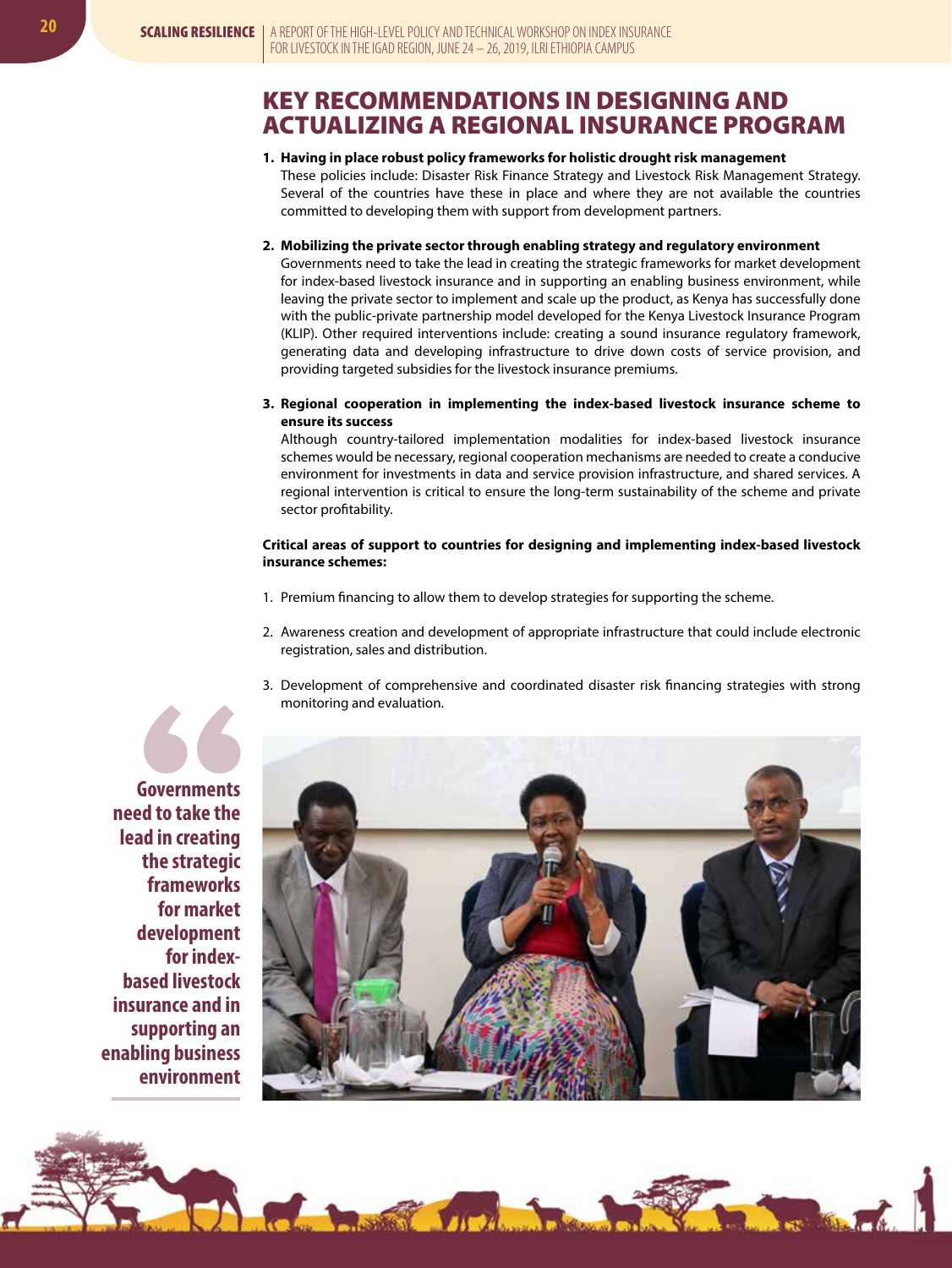

# WAY FORWARD

To move this agenda forward, countries indicated their willingness to implement policies that support proactive management of drought risk, such as resilience building, raise the profile of the livestock sector in drought risk management, and consider the implementation of index-based livestock insurance as part of their overall resilience building efforts. Key action points include:

- IGAD to provide coordination in advancing policy dialogue among its member states on adoption of risk transfer mechanism to address recurrent drought shocks to the livestock sector. IGAD to encourage dialogue and support further engagement on implementing the regional livestock insurance initiative in all IGAD member states with support of organizers of the workshop. IGAD is also tasked with building synergies among its member states towards this regional partnership.
- National governments will continue to refine their way forward as developed and presented during the workshop. This should include the continued facilitation and promotion of PPP by national governments for the roll out of index-based livestock insurance through strengthening, reviewing, developing and implementing necessary policies and legal frameworks to provide a conducive environment for private sector investment.
- Research institutions, non-governmental organizations and other development partners will continue to support the refining and development of index-based livestock insurance products and associated implementation modalities.
- The private sector to take a proactive role in supporting the development and evolution of indexbased livestock insurance through offering a viable insurance product taking cognizance of the circumstances of pastoralists in the ASALs of the region.

**NOIL** 

**To move this agenda forward, countries indicated their willingness to implement policies that support proactive management of drought risk, such as resilience building, raise the profile of the livestock sector in drought risk management**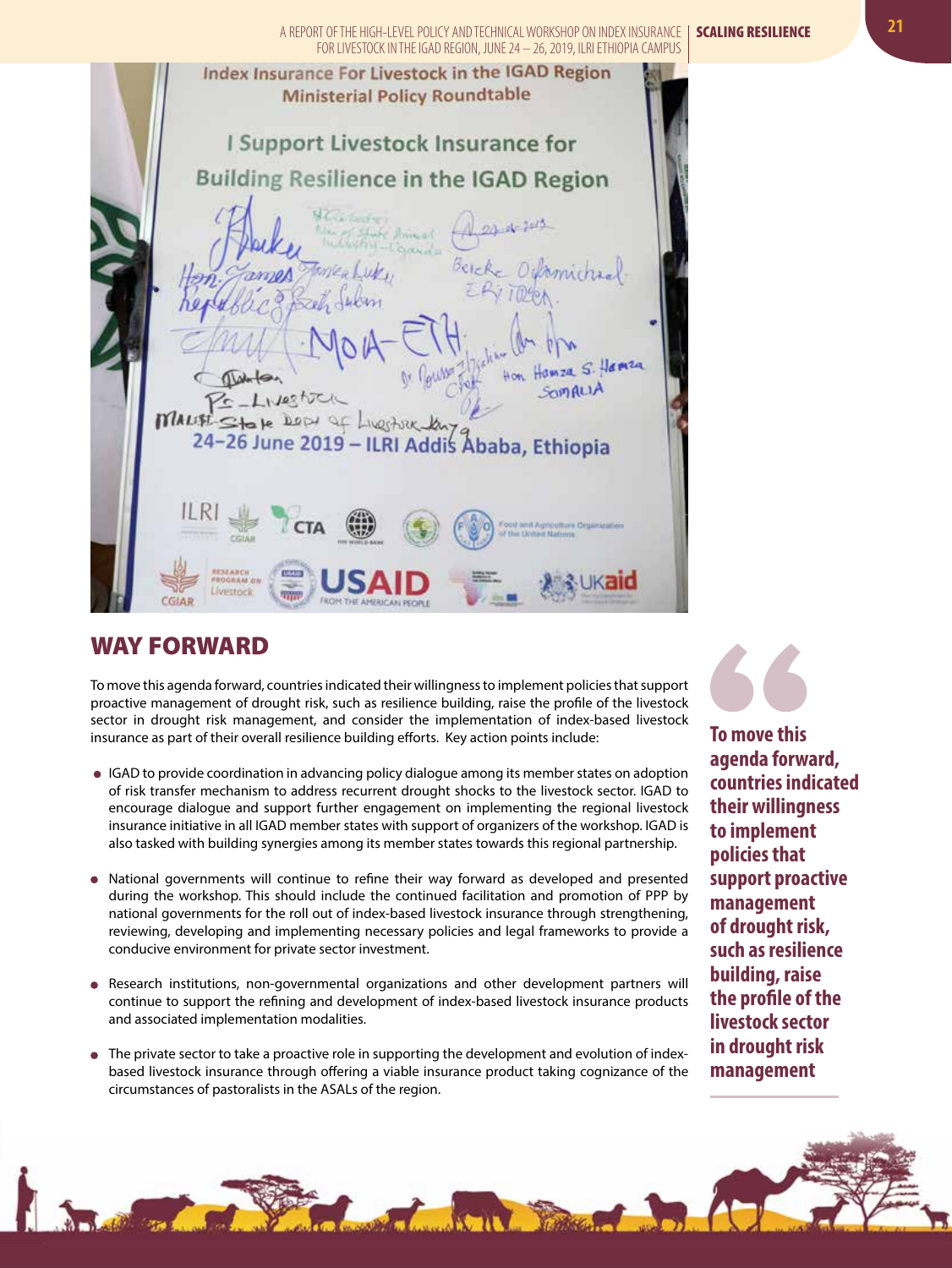# MINISTERIAL POLICY ROUNDTABLE

| Monday, 24th June 2019                                                     |                                                                                                                                                                                                                                                                                                                                                                     |  |  |
|----------------------------------------------------------------------------|---------------------------------------------------------------------------------------------------------------------------------------------------------------------------------------------------------------------------------------------------------------------------------------------------------------------------------------------------------------------|--|--|
| Registration<br>07:30 - 08:30                                              |                                                                                                                                                                                                                                                                                                                                                                     |  |  |
| $08:30 - 09:30$                                                            | <b>Welcome and Opening Remarks</b>                                                                                                                                                                                                                                                                                                                                  |  |  |
|                                                                            | Jimmy Smith, Director General, ILRI                                                                                                                                                                                                                                                                                                                                 |  |  |
|                                                                            | Representatives from World Bank, CTA, FAO, IGAD                                                                                                                                                                                                                                                                                                                     |  |  |
|                                                                            | Dr. Gebregziabher Gebreyohannes, State Minister for Agriculture - Ethiopia                                                                                                                                                                                                                                                                                          |  |  |
| $09:30 - 10:00$                                                            | Lightning Talk                                                                                                                                                                                                                                                                                                                                                      |  |  |
|                                                                            | "Impact of drought on livestock in IGAD countries and global trends for managing<br>disasters"                                                                                                                                                                                                                                                                      |  |  |
|                                                                            | <b>Presenters:</b><br>Ricarda Mondry, Livestock Development Officer, FAO Eastern Africa                                                                                                                                                                                                                                                                             |  |  |
|                                                                            | Sophie Evans, Head of Country Programs, Center for Disaster<br>Protection                                                                                                                                                                                                                                                                                           |  |  |
| Moderator: Sabdiyo Dido, Senior Agribusiness and Value Chains Advisor, CTA |                                                                                                                                                                                                                                                                                                                                                                     |  |  |
| 10:00 - 10:15                                                              | <b>Coffee Break</b>                                                                                                                                                                                                                                                                                                                                                 |  |  |
| 10:15 - 12:00                                                              | <b>Ministerial Policy Panel</b>                                                                                                                                                                                                                                                                                                                                     |  |  |
|                                                                            | Towards a Climate-Resilient IGAD Region: Policy and Planning to Minimize the Costs of<br><b>Droughts</b>                                                                                                                                                                                                                                                            |  |  |
|                                                                            | Senior policymakers and the IGAD Executive Secretary will discuss the social and fiscal costs<br>of frequent and severe droughts to the regional economy and current drought disaster-risk<br>mitigation strategies. They will share insights and experiences on what has worked, what has<br>not, and the risk-financing policy frameworks required in the region. |  |  |
|                                                                            | <b>Expert Voices:</b>                                                                                                                                                                                                                                                                                                                                               |  |  |
|                                                                            | <b>John Plevin,</b> Financial Sector Specialist, World Bank                                                                                                                                                                                                                                                                                                         |  |  |
|                                                                            | <b>Jimmy Smith</b> , Director General, ILRI                                                                                                                                                                                                                                                                                                                         |  |  |
|                                                                            | <b>Sophie Evans, Head of Country Programs, Center for Disaster Protection</b>                                                                                                                                                                                                                                                                                       |  |  |
|                                                                            | Moderator: Andrew Mude, Manager for the Agricultural Research, Productivity and<br>Sustainability, African Development Bank                                                                                                                                                                                                                                         |  |  |
| 12:00 - 12:30                                                              | Lightning Talk                                                                                                                                                                                                                                                                                                                                                      |  |  |
|                                                                            | "Index-Based Livestock Insurance and Disaster Risk Management - Tracing East<br>Africa's Journey"                                                                                                                                                                                                                                                                   |  |  |
|                                                                            | <b>Presenters:</b>                                                                                                                                                                                                                                                                                                                                                  |  |  |
|                                                                            | Andrew Mude, Manager for the Agricultural Research, Productivity and Sustainability,<br>African Development Bank                                                                                                                                                                                                                                                    |  |  |
|                                                                            | <b>Guleid Artan, Director, IGAD Climate Prediction and Application Centre (ICPAC)</b>                                                                                                                                                                                                                                                                               |  |  |
|                                                                            | <b>Zachary Atheru, Programme Manager, IGAD Climate Prediction and Application Centre</b>                                                                                                                                                                                                                                                                            |  |  |
|                                                                            | Moderator: Francesco Fava, Senior Scientist, ILRI                                                                                                                                                                                                                                                                                                                   |  |  |
| 12:30 - 13:45                                                              | <b>Lunch Break</b>                                                                                                                                                                                                                                                                                                                                                  |  |  |
| 13:45 - 15:00                                                              | Panel: Making Livestock Insurance Work for the Pastoral Economy                                                                                                                                                                                                                                                                                                     |  |  |
|                                                                            | This panel will review critical success factors, challenges and lessons learnt from<br>implementing a public-private partnership model of livestock insurance in Ethiopia and<br>Kenya. The panel will also highlight roles of each partner and the economic value of<br>livestock insurance in the drought-risk mitigation toolbox.                                |  |  |
|                                                                            | <b>Panelists:</b>                                                                                                                                                                                                                                                                                                                                                   |  |  |
|                                                                            | <b>Harry Kimtai</b> , Principal Secretary, Ministry of Agriculture, Livestock, Fisheries and Irrigation<br>– Kenya                                                                                                                                                                                                                                                  |  |  |
|                                                                            | Gebregziabher Gebreyohannes, State Minister for Agriculture – Ethiopia                                                                                                                                                                                                                                                                                              |  |  |
|                                                                            | Hassan Bashir, CEO, UMMA                                                                                                                                                                                                                                                                                                                                            |  |  |
|                                                                            | Asfaw Benti, CEO, Oromia Insurance Company                                                                                                                                                                                                                                                                                                                          |  |  |
|                                                                            | <b>Isaac Magina,</b> Vice President Public Sector and Agriculture Specialist, MEA Public Solutions,<br>Swiss Re                                                                                                                                                                                                                                                     |  |  |
|                                                                            | Moderator: Charles Stutley, Disaster Risk Finance Consultant, World Bank                                                                                                                                                                                                                                                                                            |  |  |

Louis Company

**ANTICOLOGICA**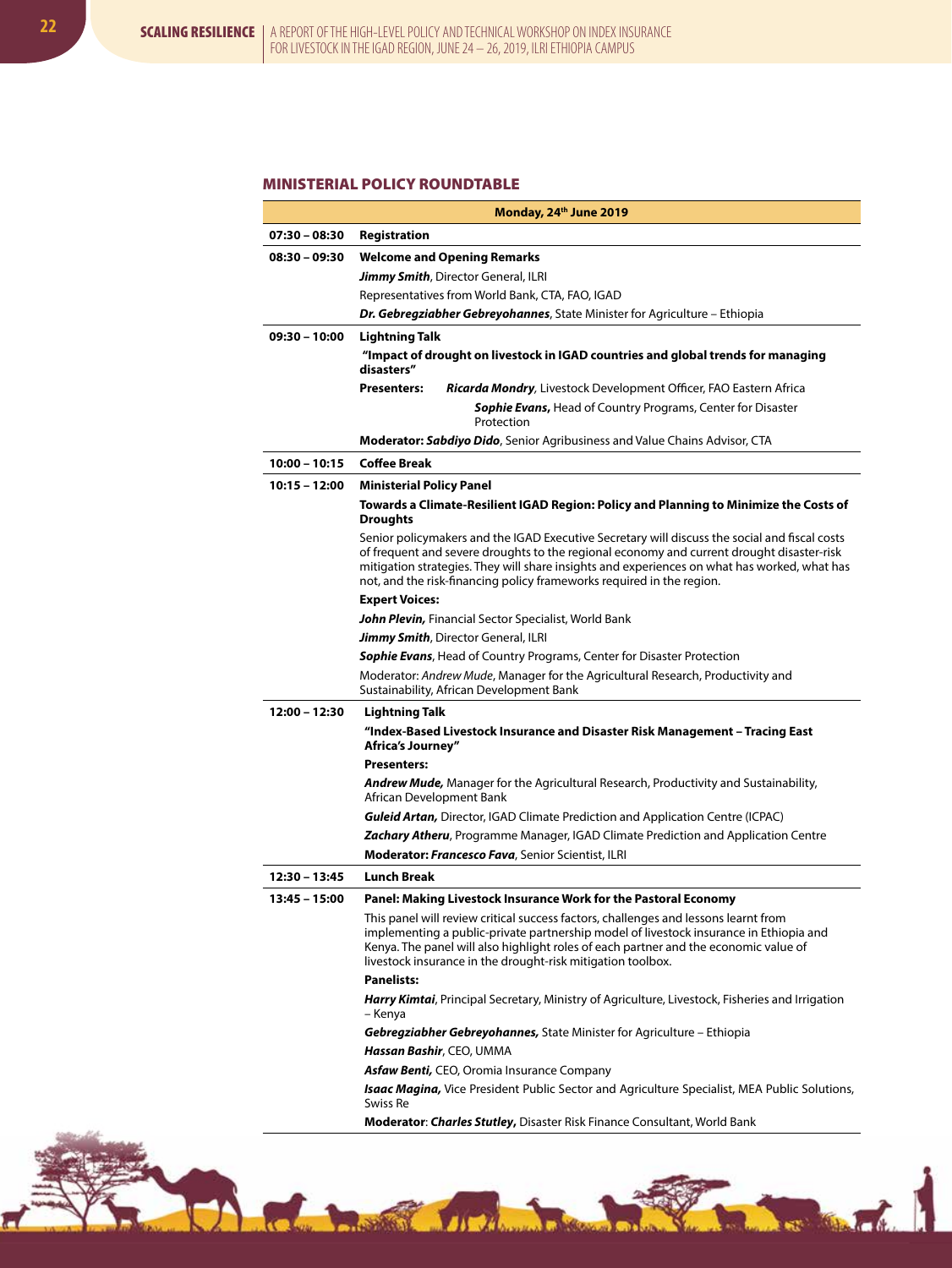| <b>Coffee Break</b><br>15:00 - 15:30 |                                                                                                                                                                                                                                                                                                                                      |  |
|--------------------------------------|--------------------------------------------------------------------------------------------------------------------------------------------------------------------------------------------------------------------------------------------------------------------------------------------------------------------------------------|--|
| $15:30 - 17:00$                      | Looking Ahead: Is the IGAD Region Ripe for Scaling Index-Based Livestock Insurance?                                                                                                                                                                                                                                                  |  |
|                                      | Led by senior policymakers, and drawing on a synthesis of preceding sessions, this<br>moderated session will explore the possibility of designing and implementing a regional<br>index-based livestock insurance scheme. Opportunities, challenges, requisite policy<br>frameworks and institutional arrangements will be discussed. |  |
|                                      | <b>Moderators:</b>                                                                                                                                                                                                                                                                                                                   |  |
|                                      | <b>Caroline Cerruti,</b> Senior Financial Sector Specialist, World Bank                                                                                                                                                                                                                                                              |  |
|                                      | <b>Evie Calcutt, Financial Sector Specialist, World Bank</b>                                                                                                                                                                                                                                                                         |  |

**Concluding Remarks and Way Forward**

**17:00 – 17:1**5 *H.E. Hussein Mohamud Sheikh Hussein* – Minister of Livestock, Forestry and Range, Somalia *H.E. Joy Kabatsi* – Minister of Animal Resources, Uganda *H.E. James Janka Duku* – Minister of Livestock and Fisheries, South Sudan

## TECHNICAL WORKSHOP

| Tuesday, 25 <sup>th</sup> June 2019                                                                                                               |                                                                                                                                                                                                                                                                                               |  |  |
|---------------------------------------------------------------------------------------------------------------------------------------------------|-----------------------------------------------------------------------------------------------------------------------------------------------------------------------------------------------------------------------------------------------------------------------------------------------|--|--|
| $07:30 - 08:30$                                                                                                                                   | Registration                                                                                                                                                                                                                                                                                  |  |  |
| $8:30 - 09.00$                                                                                                                                    | Welcome Remarks and Reflections on Ministerial Policy Roundtable                                                                                                                                                                                                                              |  |  |
|                                                                                                                                                   | <b>Polly Ericksen, Program Lead, Sustainable Livestock Systems, ILRI</b><br><b>Sabdiyo Dido</b> , Senior Agribusiness and Value Chains Advisor, CTA                                                                                                                                           |  |  |
| 09:00 - 10:30                                                                                                                                     | Designing Successful Index-Based Livestock Insurance Schemes                                                                                                                                                                                                                                  |  |  |
|                                                                                                                                                   | Designing the Livestock Index-Insurance Product: Francesco Fava, Senior Scientist, ILRI<br>Operationalizing Livestock Index-Insurance Schemes: James Sina, Senior Financial Sector<br>Specialist, World Bank<br>Insurance Quality and Impact for Pastoralists: Nathan Jensen, Economist, ILRI |  |  |
|                                                                                                                                                   | Moderator: Ricarda Mondry, Livestock Development Officer, FAO Eastern Africa                                                                                                                                                                                                                  |  |  |
| $10:30 - 11:00$                                                                                                                                   | Coffee Break                                                                                                                                                                                                                                                                                  |  |  |
| 11:00 - 12.00                                                                                                                                     | Lessons Learnt from Implementing Index-Based Livestock Insurance Schemes:<br><b>Implementers' Views</b>                                                                                                                                                                                       |  |  |
|                                                                                                                                                   | Richard Kyuma, Coordinator, Kenya Livestock Insurance Program<br>Rupak Manvatkar, Climate Solutions Team Lead, WFP Ethiopia<br>Masresha Taye - Former Country Coordinator, ILRI Ethiopia<br>Moderator: Sabdiyo Dido, Senior Agribusiness and Value Chains Advisor, CTA                        |  |  |
| 12:00 - 13:00<br>Lessons Learnt from Implementing Livestock Index-Insurance Schemes: Private Sector<br><b>Perspectives on How to Make it Work</b> |                                                                                                                                                                                                                                                                                               |  |  |
|                                                                                                                                                   | <b>David Wanyama, CEO, Takaful Insurance for Africa</b><br><b>Isaac Magina</b> Vice President Public Sector and Agriculture Specialist, MEA Public Solutions,<br>Swiss Re<br>Asfaw Benti, CEO, Oromia Insurance Company                                                                       |  |  |
|                                                                                                                                                   | Moderator: Hassan Bashir, CEO, UMMA                                                                                                                                                                                                                                                           |  |  |
| 13:00 - 14.00                                                                                                                                     | Lunch Break                                                                                                                                                                                                                                                                                   |  |  |
| 14:00 - 14.30                                                                                                                                     | Addressing Challenges Highlighted by Public and Private Sector Players                                                                                                                                                                                                                        |  |  |
|                                                                                                                                                   | <b>Moderator: Andrew Mude, African Development Bank</b>                                                                                                                                                                                                                                       |  |  |

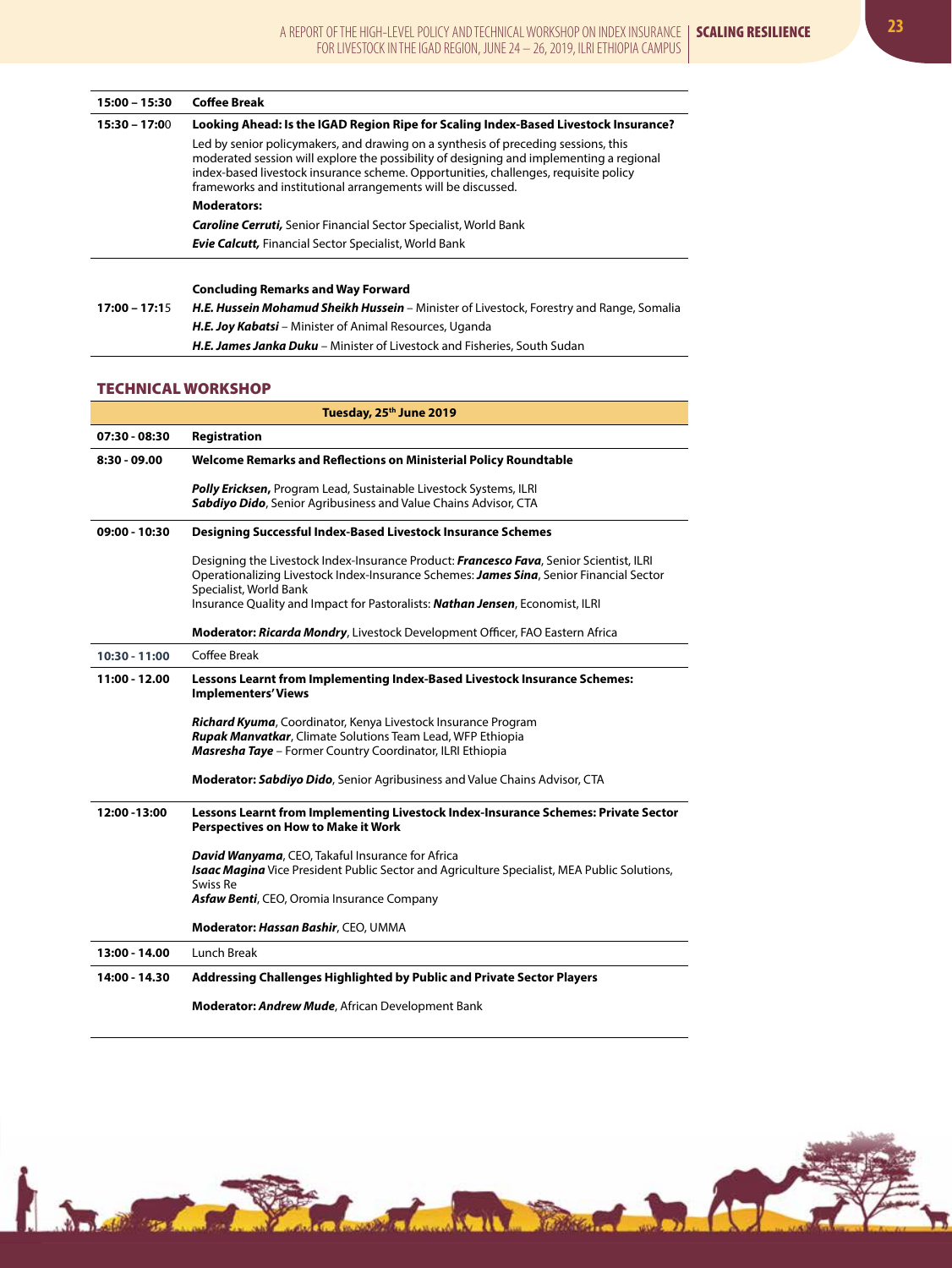# **ANNEX 1 – Workshop Program**

| 14:30-15:00                                                                                         | <b>Country Experiences in Addressing Drought Shocks to the Livestock Sector</b>                                                                                                                                                                                                                                                                                                                                                                                                              |  |
|-----------------------------------------------------------------------------------------------------|----------------------------------------------------------------------------------------------------------------------------------------------------------------------------------------------------------------------------------------------------------------------------------------------------------------------------------------------------------------------------------------------------------------------------------------------------------------------------------------------|--|
|                                                                                                     | Short presentations from IGAD countries on government initiatives in addressing drought<br>shocks and potential for livestock insurance                                                                                                                                                                                                                                                                                                                                                      |  |
|                                                                                                     | Moderator: Wafula Kinyanjui, ICPALD                                                                                                                                                                                                                                                                                                                                                                                                                                                          |  |
| 15:30 - 16.30                                                                                       | Designing a Regional Index-Based Livestock Insurance Initiative                                                                                                                                                                                                                                                                                                                                                                                                                              |  |
|                                                                                                     | Phases for designing a livestock insurance scheme (James Sina, Senior Financial Sector<br>Specialist, World Bank)<br>Feasibility studies in the IGAD region (Francesco Fava, Senior Scientist, ILRI)<br>Experience and lessons learnt on regional approach to disaster risk transfer mechanisms<br>Federica Carfagna, R&D Director, Africa Risk Capacity<br>Lessons and experience on business placement James Matthew, Associate Director,<br>Alternative Risk Transfer, WillisTowersWatson |  |
|                                                                                                     | Moderator: Duncan Khalai, Research Officer, ILRI / Caroline Cerruti, Senior Financial Sector<br>Specialist, World Bank                                                                                                                                                                                                                                                                                                                                                                       |  |
| 16:30-17:30                                                                                         | Framework to Implement a Regional Index-Based Livestock Insurance Initiative                                                                                                                                                                                                                                                                                                                                                                                                                 |  |
|                                                                                                     | Based on the discussions held during the day, this session will provide to the countries a<br>framework to design and implement a livestock insurance scheme; pre-conditions; what to<br>think about: critical success factors.                                                                                                                                                                                                                                                              |  |
|                                                                                                     | Facilitator: Charles Stutley, Disaster Risk Finance Consultant, World Bank                                                                                                                                                                                                                                                                                                                                                                                                                   |  |
|                                                                                                     | <b>Dinner</b>                                                                                                                                                                                                                                                                                                                                                                                                                                                                                |  |
|                                                                                                     | Wednesday 26th June 2019                                                                                                                                                                                                                                                                                                                                                                                                                                                                     |  |
| 09:00 - 9.20                                                                                        | <b>Reflections from Previous Day</b>                                                                                                                                                                                                                                                                                                                                                                                                                                                         |  |
|                                                                                                     | Yihenew Zewdie, Program and Partnerships Manager, ILRI                                                                                                                                                                                                                                                                                                                                                                                                                                       |  |
| 09:20 - 10.00<br><b>Current and Future Support in Enhancing Resilience for Pastoral Communities</b> |                                                                                                                                                                                                                                                                                                                                                                                                                                                                                              |  |
|                                                                                                     | Development partners (World Bank, CTA, AfDB, CDP, USAID, WFP) and IGAD, FAO, AU, ILRI<br>Facilitator: Evie Calcutt, Financial Sector Specialist, World Bank                                                                                                                                                                                                                                                                                                                                  |  |
| 10:00 - 11:00                                                                                       | <b>Country Activities Towards Implementing Index-Based Livestock Insurance</b>                                                                                                                                                                                                                                                                                                                                                                                                               |  |
|                                                                                                     |                                                                                                                                                                                                                                                                                                                                                                                                                                                                                              |  |
|                                                                                                     | Breakaway session for refining country-specific action plans for implementing risk transfer<br>mechanisms.                                                                                                                                                                                                                                                                                                                                                                                   |  |
|                                                                                                     | Facilitation: Polly Ericksen, Program Lead, ILRI and technical experts (CTA, World Bank,<br>IGAD, FAO & ILRI)                                                                                                                                                                                                                                                                                                                                                                                |  |
| 11:00 - 11:30                                                                                       | Coffee Break                                                                                                                                                                                                                                                                                                                                                                                                                                                                                 |  |
| 11:30 - 12.30                                                                                       | <b>Plenary Presentations on Country-specific Implementation Plans</b>                                                                                                                                                                                                                                                                                                                                                                                                                        |  |
|                                                                                                     | <b>Moderator: James Sina,</b> Senior Financial Sector Specialist, World Bank                                                                                                                                                                                                                                                                                                                                                                                                                 |  |
| 12:30 - 12:45                                                                                       | <b>Closing Remarks</b>                                                                                                                                                                                                                                                                                                                                                                                                                                                                       |  |

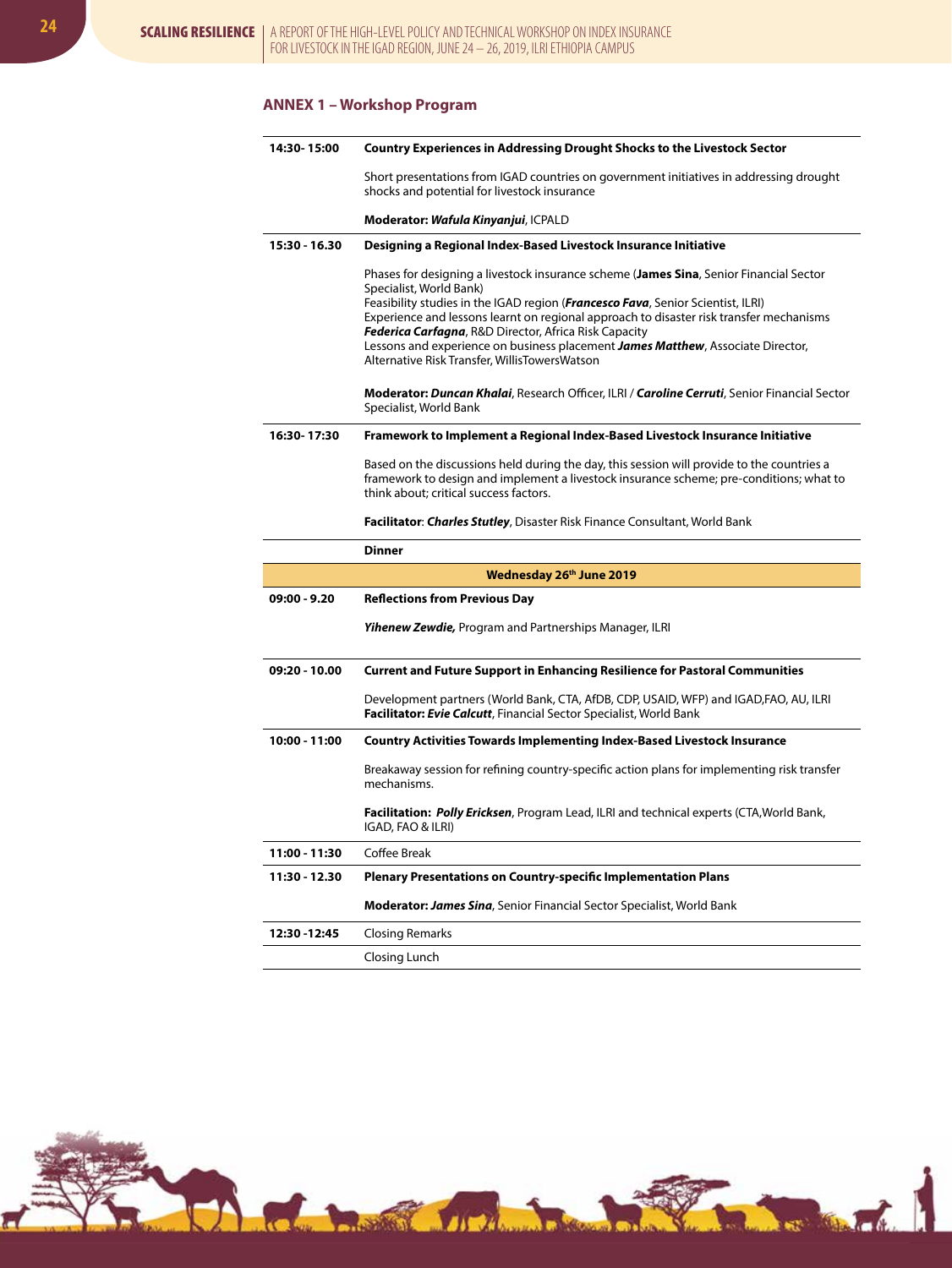# ANNEXES

# **ANNEX 1 – Workshop Program**

# **ANNEX 2 - Participants**

| No.               | <b>Name</b>                 | <b>Organization</b>                                                               |
|-------------------|-----------------------------|-----------------------------------------------------------------------------------|
| 1                 | Abdi Jama                   | <b>IGAD</b>                                                                       |
| $\overline{2}$    | Abdikadir Mohamed           | <b>KLMC</b>                                                                       |
| 3                 | Abdikarim Khalif Dhalac     | Ministry of Livestock Forestry and Range, Somalia                                 |
| 4                 | Abduwali Sulaiman           | Ministry of Humanitarian, Somalia                                                 |
| 5                 | Adan Bika Gamba             | <b>IGAD</b>                                                                       |
| 6                 | Agustino Atilio             | DG Planning, South Sudan                                                          |
| $\overline{7}$    | Andrea Minetti              | ICRC, Ethiopia                                                                    |
| 8                 | <b>Andrew Mude</b>          | African Development Bank                                                          |
| 9                 | Andrew Mugobo               | World Vision Kenya                                                                |
| 10                | Anne Wangalachi             | World Bank/ILRI                                                                   |
| 11                | Asfaw Benti                 | <b>OIC</b>                                                                        |
| $12 \overline{ }$ | Awol Adem                   | <b>WFP</b>                                                                        |
| 13                | <b>Beloy Tulu</b>           | <b>NBE</b>                                                                        |
| 14                | Beth Njoroge                | ILRI                                                                              |
| 15                | Caroline Cerruti            | <b>World Bank</b>                                                                 |
| 16                | <b>Charles Stutley</b>      | <b>World Bank</b>                                                                 |
| 17                | Charles Wambua              | APA Insurance                                                                     |
| 18                | Claire Horton               | <b>USAID</b>                                                                      |
| 19                | Chimimba David Phiri        | <b>FAO</b>                                                                        |
| 20                | David Wanyama               | Takaful Insurance of Africa                                                       |
| 21                | Davoux Dominique            | European Union                                                                    |
| 22                | Dubale Admasu               | <b>USAID</b>                                                                      |
| 23                | Duncan Khalai               | <b>ILRI</b>                                                                       |
| 24                | Enock Sing'oei              | Syngenta                                                                          |
| 25                | Ermias Kiflay               | Ministry of Agriculture, Eritrea                                                  |
| 26                | <b>Evie Calcutt</b>         | <b>World Bank</b>                                                                 |
| 27                | Federica Carfagna           | <b>ARC Agency</b>                                                                 |
| 28                | Francesco Fava              | <b>ILRI</b>                                                                       |
| 29                | Gebregziabher Gebreyohannes | Ministry of Agriculture, Ethiopia                                                 |
| 30                | Getahen Erena               | <b>OIE</b>                                                                        |
| 31                | Gifawosen Tessema           |                                                                                   |
| 32                | Habtamu Getachew            | Ministry of Agriculture, Ethiopia                                                 |
| 33                | Hailemelekot Teklegiorgis   | Rural Financial Services, Ethiopia                                                |
| 34                | Hamza Said Hamza            | Ministry of Humanitarian Assistance and Disaster Manage-<br>ment, Somalia         |
| 35                | Harry Kimtai                | Ministry of Agriculture, Livestock, Fisheries and Forestry, Live-<br>stock, Kenya |
| 36                | Hassan Bashir               | Umma                                                                              |
| 37                | Hassan Mohamed Hassan       | Economic Planning, Djibouti                                                       |
| 38                | Isaac Magina                | SwissRe                                                                           |

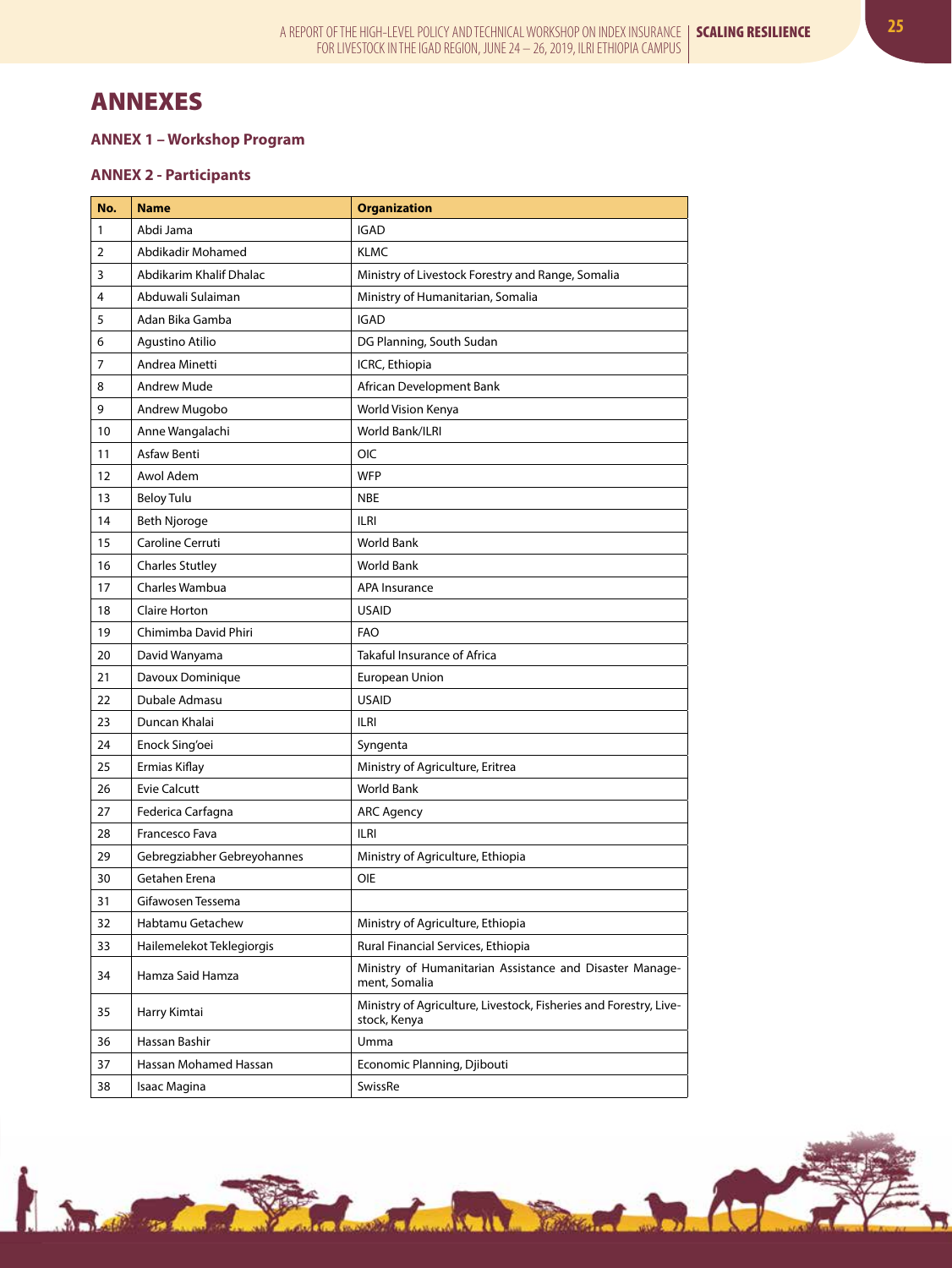# **ANNEX 2 - Participants**

| 39  | James Janka Duku             | Ministry of Livestock and Fisheries, South Sudan             |
|-----|------------------------------|--------------------------------------------------------------|
| 40  | James Mathew                 | Alternative Risk Transfer                                    |
| 41  | James Sina                   | World Bank                                                   |
| No. | <b>Name</b>                  | <b>Organization</b>                                          |
| 42  | Jimmy Smith                  | <b>ILRI</b>                                                  |
| 43  | John Corbett                 | AWhere                                                       |
| 44  | John Kang Gang Yat           | Livestock Production and Range Management, South Sudan       |
| 45  | John Plevin                  | World Bank                                                   |
| 46  | Joy Kabatsi                  | Ministry of Agriculture, Animal Industry & Fisheries, Uganda |
| 47  | <b>Juliet Sentumbwe</b>      | <b>Animal Resources</b>                                      |
| 48  | Kabore Youssouf              | African Development Bank                                     |
| 49  | Kipkorir Koskei              | <b>ARC Agency</b>                                            |
| 50  | Mekonnen W. Gebriel          | <b>MOA</b>                                                   |
| 51  | Mohamed Ali Mohamed          | World Vision -Kenya                                          |
| 52  | Mohamed Omar Nur             | Ministry of Agriculture, Somalia                             |
| 53  | Mohamed Safi Seyadou         | Directorate of Economic Planning, Djibouti                   |
| 54  | Moussa Ibrahim Cheik         | Directorate of Animal Health, Djibouti                       |
| 55  | Muhumed Hussein              | Office of Prime Minister/Financial Planning, Somalia         |
| 56  | Muktar Sheikh Hussein Jimale | Ministry of Humanitarian, Somalia                            |
| 57  | Musa Lukwago                 | Ministry of Finance, Uganda                                  |
| 58  | Nathan Jensen                | <b>ILRI</b>                                                  |
| 59  | Nathaniel Scott              | <b>USAID</b>                                                 |
| 60  | Njoki Kahiu                  | <b>ILRI</b>                                                  |
| 61  | Osman Abdi Adar              | SomReP                                                       |
| 62  | Paul Opio                    | <b>FAO</b>                                                   |
| 63  | Polly Ericksen               | <b>ILRI</b>                                                  |
| 64  | Racho Godana                 | Amfratech                                                    |
| 65  | Ricarda Mondry               | <b>FAO</b>                                                   |
| 66  | Richard Kyuma                | KLIP-SDL, Kenya                                              |
| 67  | Rupak Manvatkar              | <b>WFP</b>                                                   |
| 68  | Rupsha Banerjee              | ILRI                                                         |
| 69  | Sabdiyo Dido Bashuna         | <b>CTA</b>                                                   |
| 70  | Sebsebe Zwede                | GIZ                                                          |
| 71  | Semere Tesfaye               | Regional Economic Cooperation, Ethiopia                      |
| 72  | <b>Shire Muse</b>            | Ministry Adviser, Somalia                                    |
| 73  | Solomon Zegeye               | Nyala Insurance Ethiopia                                     |
| 74  | Sophie Evans                 | <b>Centre for Disaster Protection</b>                        |
| 75  | Temesgen Berisso             | <b>USAID</b>                                                 |
| 76  | <b>Thomas Were</b>           | <b>CTA</b>                                                   |
| 77  | Tzeggai Tesfai Bekele        | Livestock Research                                           |
| 78  | Vincent Githinji             | SDL, Kenya                                                   |
| 79  | Wafula Kinyanjui             | <b>IGAD</b>                                                  |

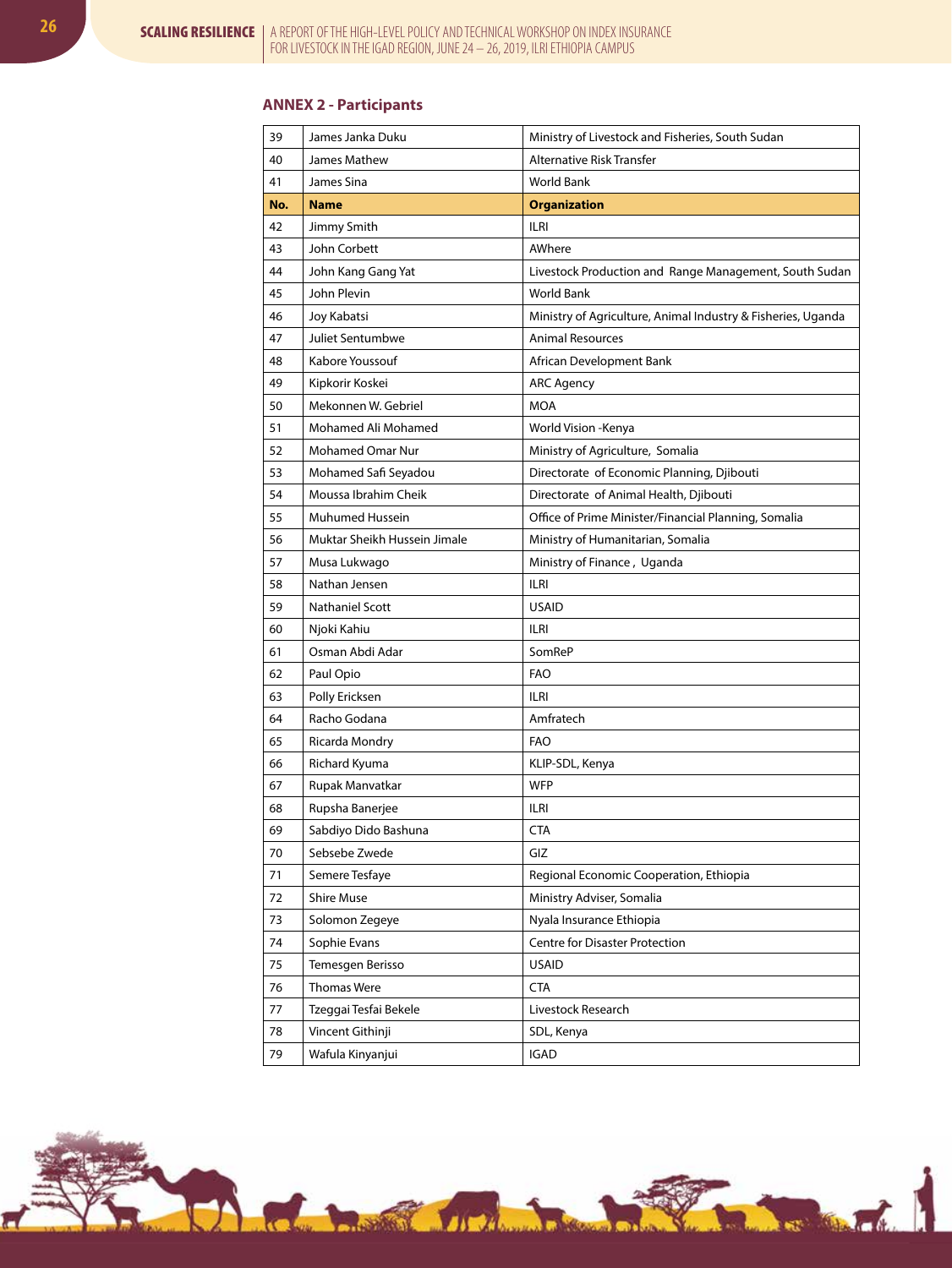| 80 | Zachary Atheru         | IGAD          |
|----|------------------------|---------------|
| 81 | Zeresenay Ghebremedhin | <b>NICE</b>   |
| 82 | Zerihun Lemma          | IIRR-Ethiopia |

#### **ANNEX 3 – Speakers and Facilitators**

- Anne Wangalachi, Communications and Agribusiness Consultant, World Bank Group
- Andrew Mude, Manager for the Agricultural Research, Productivity and Sustainability Division in the Agriculture and Agro-Industries Department, AfDB;
- Asfaw Benti, Chief Executive Officer of Oromia Insurance SC (OIC);
- Caroline Cerruti, Senior Financial Sector Specialist, World Bank;
- Charles Stutley, Agriculture Economist.
- David Wanyama, Chief Executive Officer, Takaful Insurance Africa;
- Duncan Khalai, Market and Capacity Development Specialist, ILRI;
- Federica Carfagna, Director of Research and Development, African Risk Capacity Project;
- Francesco Pietro Fava, Senior Scientist, Sustainable Livestock System Program, ILRI;
- Gebregziabher Gebreyohannes, State Minister for Agriculture, Ethiopia;
- Harry K. Kimtai, Principal Secretary, State Department of Livestock, Ministry of Agriculture and Irrigation, Kenya
- Hassan Bashir, Chief Executive Officer, Umma
- Isaac Magina; Vice President Public Sector and Agriculture Specialist, Middle East and Africa, Public Sector Solutions, Swiss Re;
- James Muli Sina, Disaster Risk Financing and Agriculture Insurance Consultant, World Bank Group;
- Jimmy Smith, Director General, ILRI;
- John Plevin, Financial Sector Specialist, World Bank;
- Masresha Taye, Doctoral Researcher, Institute of Development Studies, United Kingdom;
- Matthew James, Associate Director, Willis Towers Watson;  $\bullet$
- **Nathan Jensen, Economist, ILRI**
- Polly Ericksen, Program Leader, Sustainable Livestock Systems, ILRI  $\bullet$
- Ricarda Mondry, Livestock Officer, FAO Sub regional Office for Eastern Africa;
- Richard Kyuma, Program Coordinator, KLIP, State Department of Livestock, Ministry of Agriculture and Irrigation, Kenya;
- Rupsha Banerjee, Social Scientist, Institutions and Innovation, ILRI-CGIAR;
- Sabdiyo Dido Bashuna, Senior Agribusiness and Value Chains Advisor, CTA;
- Sophie Evans, Head of Country Programs, Centre for Disaster Protection;
- Wamalwa Kinyanjui, Animal Health Expert, IGAD Center for Pastoral Areas and Livestock Development (ICPALD);
- Yihenew Zewdie, Program and Partnerships Manager, Drylands Innovations, ILRI
- Zachary K. K. Atheru, Program Manager Climate Diagnostics and Prediction at the IGAD Climate Prediction and Applications Centre (ICPAC)